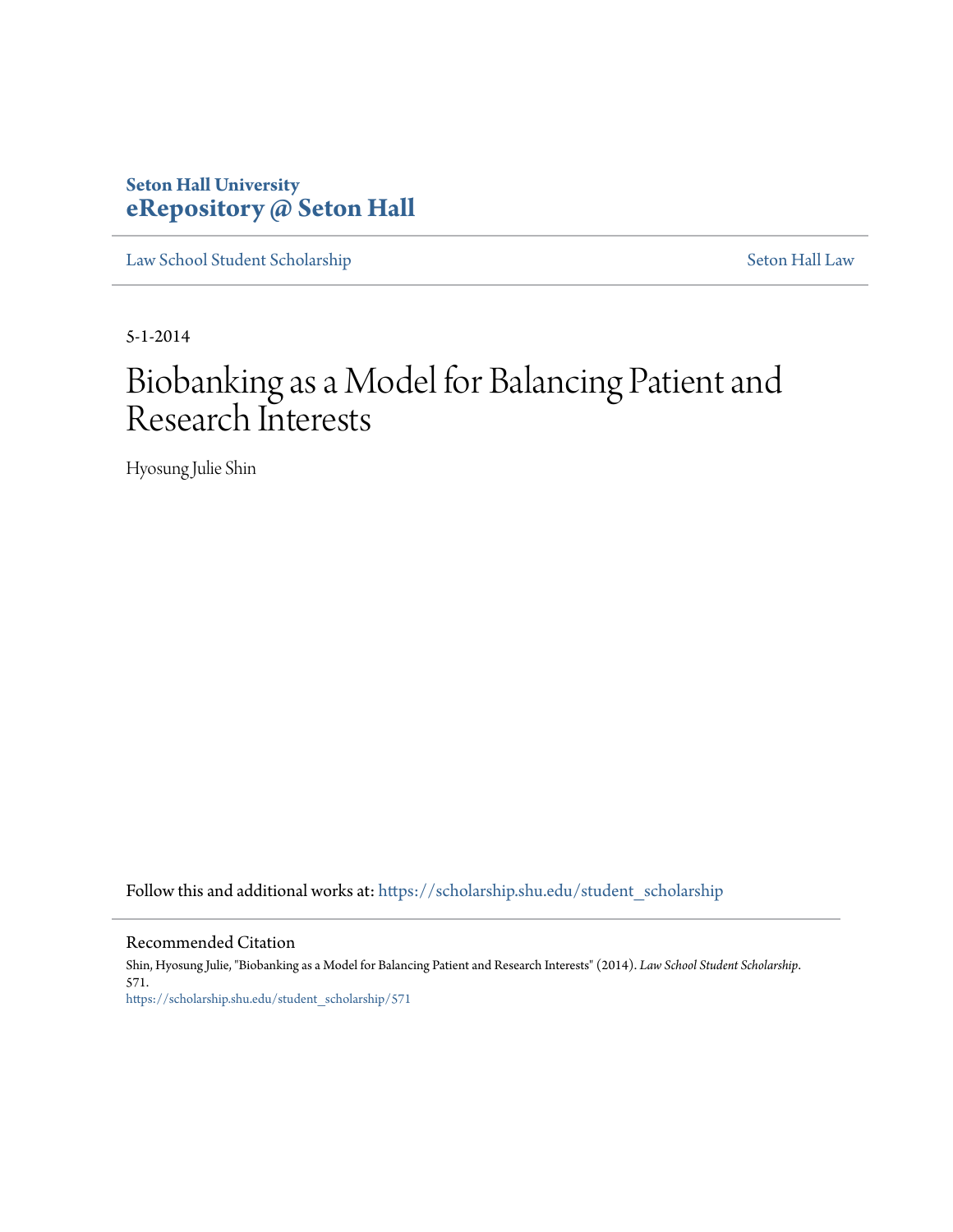# Biobanking as a Model for Balancing Patient and Research Interests

Hyosung (Julie) Shin

# **I. Introduction**

The key to a property regime is considered to be to give control, and power, to the person holding the property right.<sup>1</sup> Traditionally, a paper version of patient health records had been regarded as property of the health care providers. Adopting an electronic health records ("EHR") in recent years, however, stirred a discussion on ownership of data that are made available for easy transfer and access. Recent debates on data ownership in EHR involved the question of who owns the EHR data, and whether the public or private ownership of data would be more beneficial for the future. This article will discuss the current positions on the question and will focus on the tension between public and private use of the protected health record data especially in the context of the field of research. The article proposes the creation of an EHR database available for the record-based research purpose, based on the model of U.K. biobank project to ensure effective balancing between private interest in protecting individual privacy and public interest in promoting the beneficial use for the public. To that end, it will look to the cases of the U.K. and Icelandic biobank models as possible examples for the EHR database for the purpose of research use.

In Part II, this paper will outline what the current laws cover or do not cover on data ownership issue. In Part III, this paper will summarize the recent major debates on the issue of data ownership, and will try to reframe the question of data ownership in the context of health

<sup>1</sup> Lawrence Lessig, *Code and Other Laws of Cyberspace*, 160 (1999).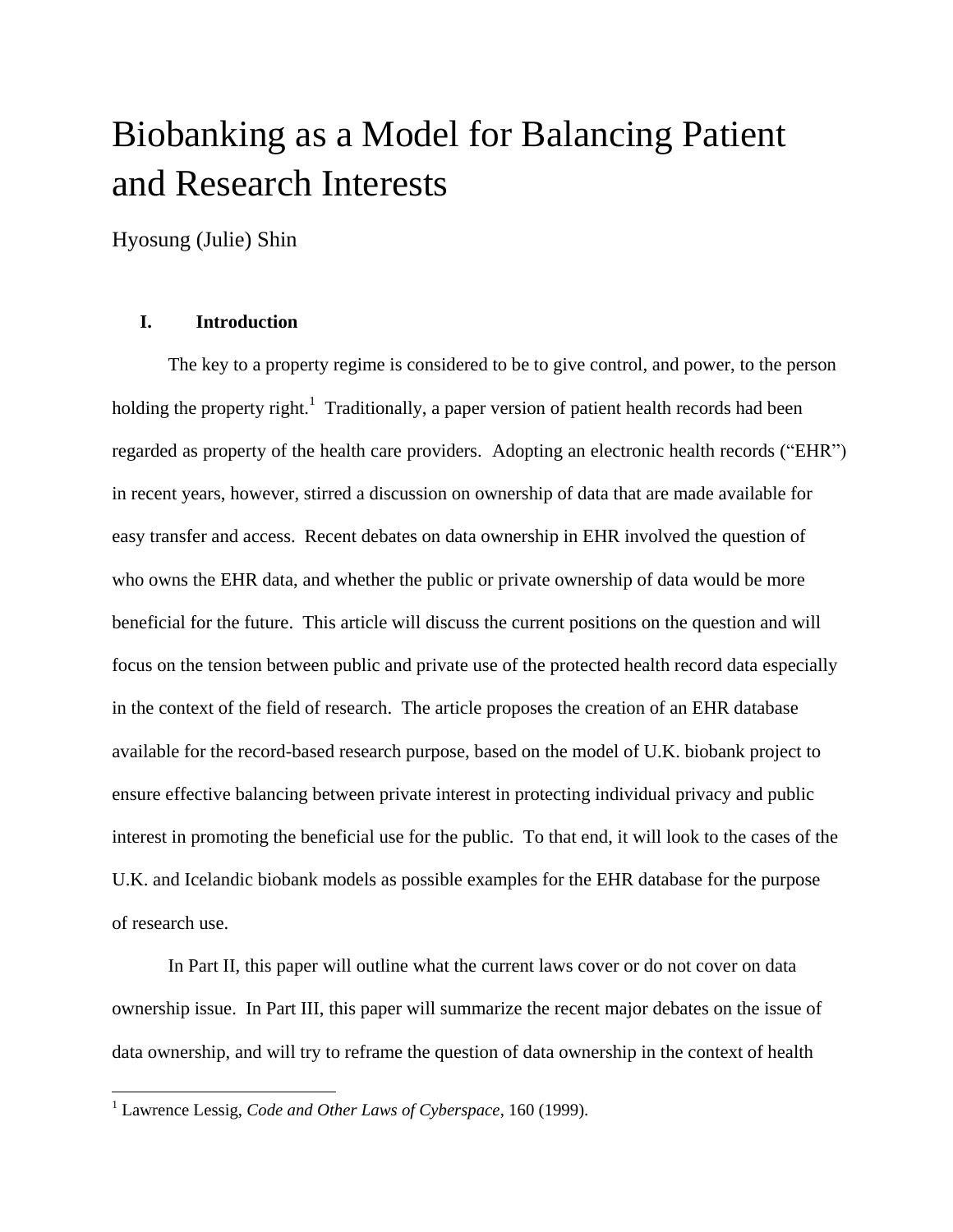information exchange landscape. In Part IV, this article will look at the specific provisions in HIPAA related to use of EHR data for research purposes. In Part V, this paper will discuss the success and failure of the national biobanks in the U.K. and Iceland, and will propose what elements could be incorporated into the EHR database for the research purpose.

#### **II. Current Laws: Relevant Provisions**

Although EHRs represent a substantial improvement over fragmented, geographically dispersed, illegible, and uncoordinated paper records, they pose new dangers as well. Like all computerized records, networked EHRs are difficult to secure, and the information in EHRs is both particularly sensitive and particularly valuable for commercial purposes.<sup>2</sup> The existing federal statute, the Privacy rules under Health Insurance Portability and Accountability Act of 1996 ("HIPAA")<sup>3</sup>, seem to fall short on addressing the particular problems that are raised by EHRs.

A major purpose of the Privacy Rule is to define and limit the circumstances in which an individual's protected health information may be used or disclosed by covered entities. A covered entity may not use or disclose protected health information, except either: (1) as the Privacy Rule permits or requires; or (2) as the individual who is the subject of the information (or the individual's personal representative) authorizes in writing.<sup>4</sup> A covered entity must

 $\overline{a}$ 

<sup>2</sup> Jane Barone, *Property as Control: the Case of Information*, 18 MICH. TELECOMM. TECH. L. REV. 367, 367 (2012), *available* at http://www.mttlr.org/voleighteen/baron.pdf

<sup>&</sup>lt;sup>3</sup> Heatlh Insurance Portability and Accountability Act of 1996 (HIPAA), Pub. L. No. 104-191, 110 Stat. 1936 (codified as amended in scattered section of 18, 26, 29, 42 U.S.C.); *see also* HIPAA Security Rules, 45 C.F.R. §§ 164.302 - .318 (2011).

 $4\,45$  C.F.R. §164.502(a).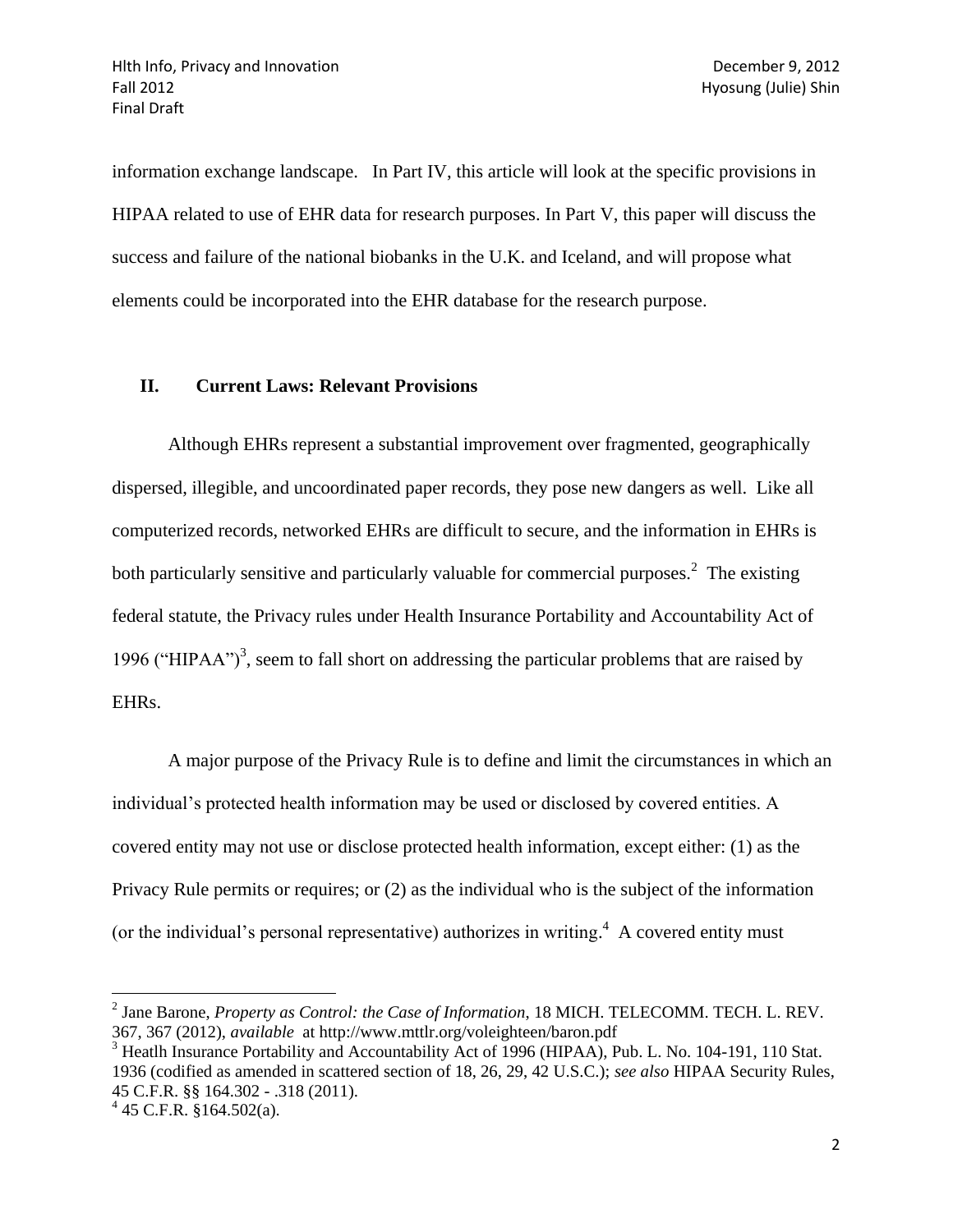disclose protected health information in only two situations: (1) to individuals (or their personal representatives) specifically when they request access to, or an accounting of disclosures of, their protected health information; and (2) to HHS when it is undertaking a compliance investigation or review or enforcement action.<sup>5</sup>

# **a. What Information Is Protected**

The Privacy Rule protects all "individually identifiable health information " held or transmitted by a covered entity or its business associate, in any form or media, whether electronic, paper, or oral. The Privacy Rule calls this information "protected health information (PHI)."<sup>6</sup> "Individually identifiable health information" is information, including demographic data, that relates to:

- The individual's past, present or future physical or mental health or condition,
- The provision of health care to the individual, or
- The past, present, or future payment for the provision of health care to the individual,

and that identifies the individual or for which there is a reasonable basis to believe can be used to identify the individual.<sup>7</sup> There are no restrictions on the use or disclosure of de-identified health information.<sup>8</sup> De-identified health information neither identifies nor provides a reasonable basis to identify an individual.

 5 45 C.F.R. § 164.502(a)(2).

<sup>6</sup> 45 C.F.R. § 160.103

 $^{7}$  45 C.F.R. § 160.103.

 $845$  C.F.R. §§ 164.502(d)(2), 164.514(a) and (b).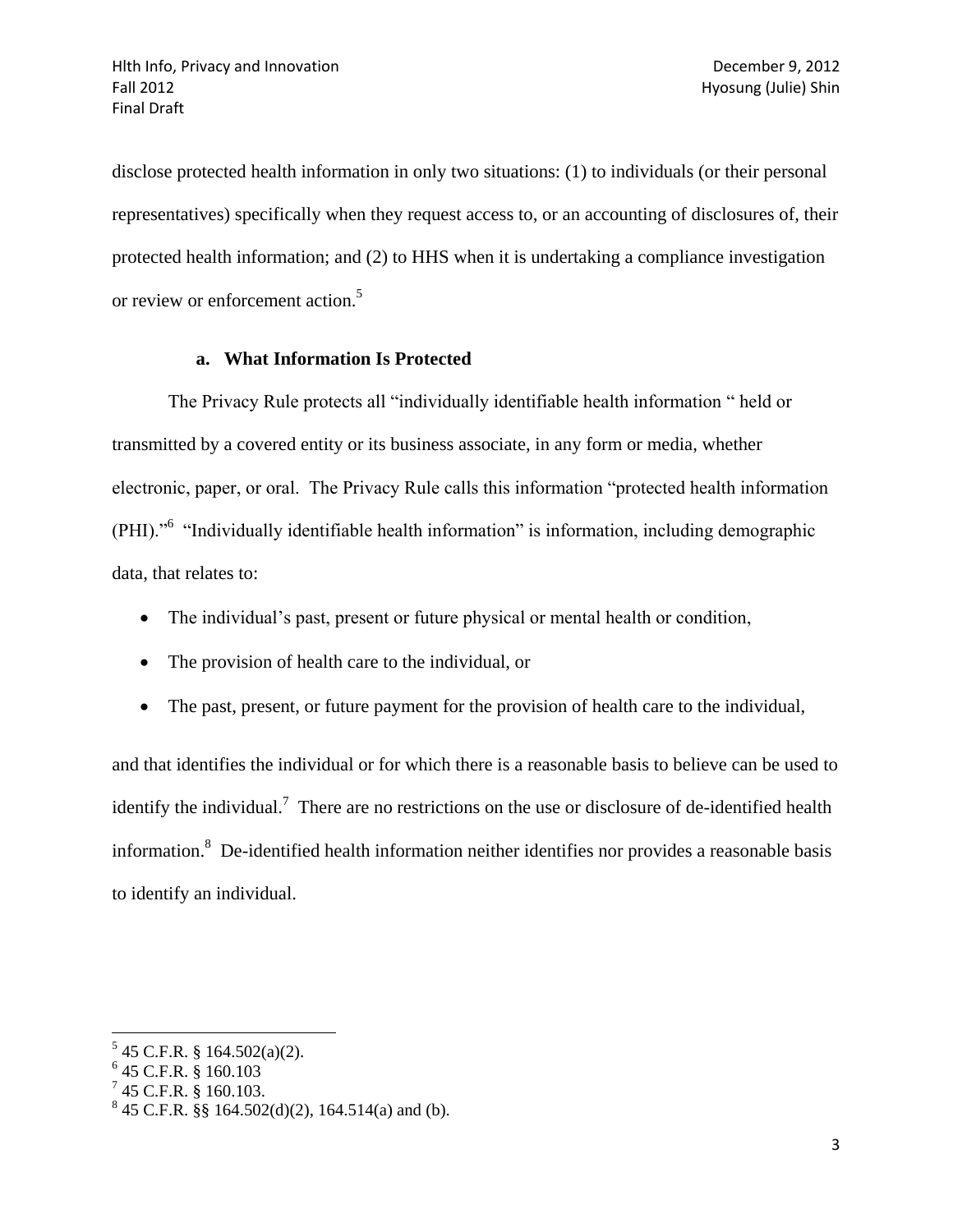#### **b. Who Is Covered**

Health plans that are individual and group plans that provide or pay the cost of medical care are covered entities.<sup>9</sup> Health plans include health, dental, vision, and prescription drug insurers, health maintenance organizations ("HMOs")., Medicare, Medicaid, Medicare+Choice and Medicare supplement insurers, and long-term care insurers (excluding nursing home fixedindemnity policies). Two types of government funded programs are not health plans: (1) those whose principal purpose is not providing or paying the cost of health care, such as the food stamps program; and (2) those programs whose principal activity is directly providing health care, such as a community health center, or the making of grants to fund the direct provision of health care.

Every health care provider, regardless of size, who electronically transmits health information in connection with certain transactions, is a covered entity. These transactions include claims, benefit eligibility inquiries, referral authorization requests, or other transactions for which HHS has established standards under the HIPAA Transaction Rule. The transmission must be in connection with a standard transaction..<sup>10</sup>

Health care clearinghouses are entities that process nonstandard information they receive from another entity into a standard (i.e., standard format or data consent), or vice versa.<sup>11</sup> In most instances, health care clearinghouses will receive individually identifiable health information only when they are providing these processing services to a health plan or health

 $9^9$  45 C.F.R. §§ 160.102, 160.103.

<sup>&</sup>lt;sup>10</sup> 45 C.F.R. §§ 160.102, 160.103. The transaction standards are established by the HIPAA Transaction Rule at 45 C.F.R. Part 162

 $11$  45 C.F.R. § 160.103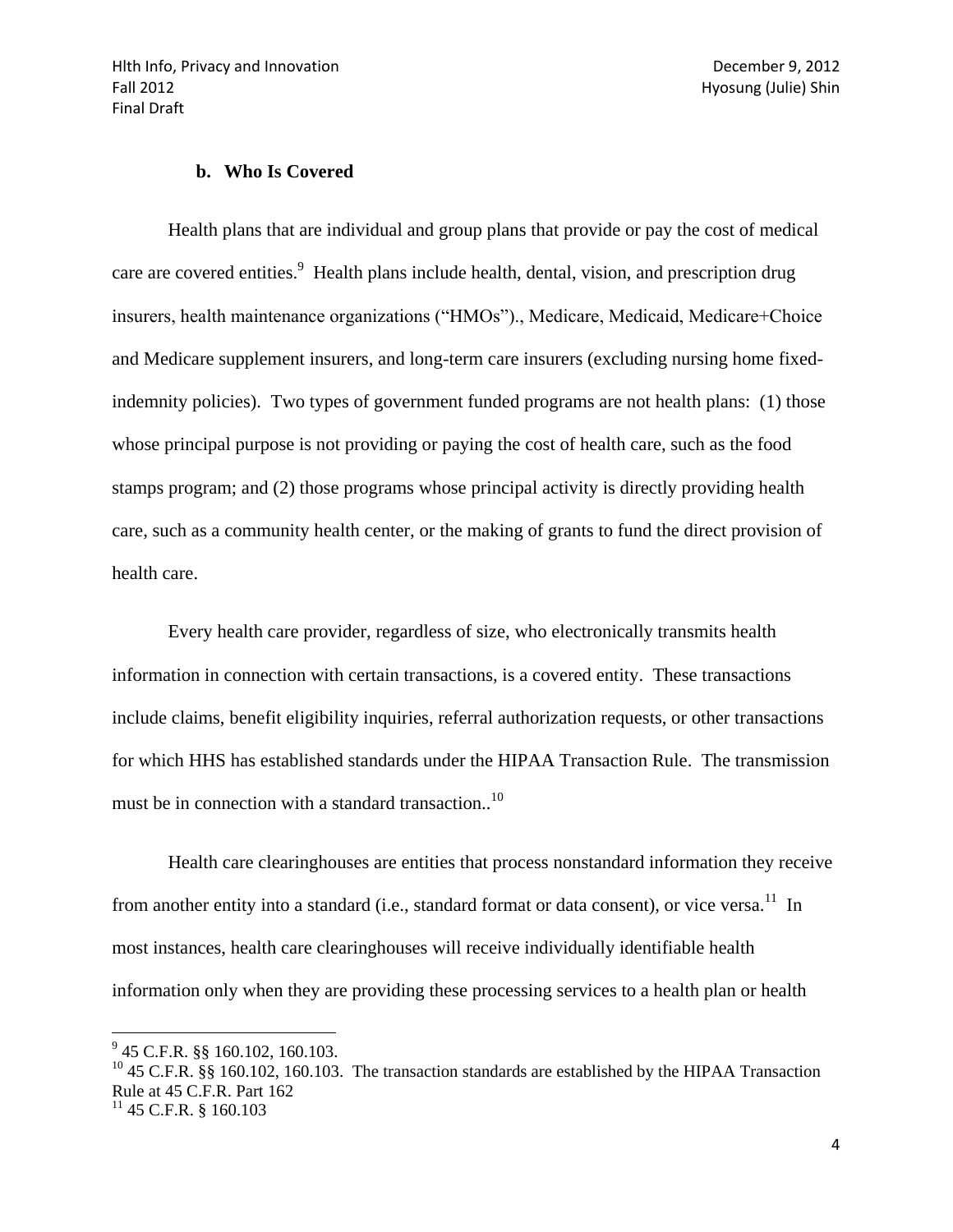care provider as a business associate. In such instances, only certain provisions of the Privacy Rule are applicable to the health care clearinghouse's uses and disclosures of protected health information.<sup>12</sup>

#### **c. "Permitted Use" Provision.**

A covered entity is permitted, but not required, to use and disclose protected health information, without an individual's authorization, for the following purposes or situations: (1) To the Individual (unless required for access or accounting of disclosures); (2) Treatment, Payment, and Health Care Operations; (3) Opportunity to Agree or Object; (4) incident to an otherwise permitted use and disclosure; (5) Public Interest and Benefit Activities; and (6) Limited Data Set for the purpose of research, public health or health care operations.<sup>13</sup>

The debates on the privacy of the EHR systems arise from the tension, which exists in the statutes, between the efforts to protect the privacy interests of the individuals and the efforts to maximize the benefits of use of EHRs for the public.

#### **III. Debates on Ownership of the Electronic Health Record Data**

Many scholars, such as Marc Rodwin, tried to solve the problem of dividing the responsibility of controlling among the players of the EHRs by looking at the current property law. Rodwin starts his proposition based on the assumptions that whoever owns patient data will determine whether its benefits can be tapped. Currently, the law does not clearly define property

 $\overline{a}$ 

 $12$  45 C.F.R §§ 164.500(b).

 $13$  45 C.F.R. § 164.502(a)(1).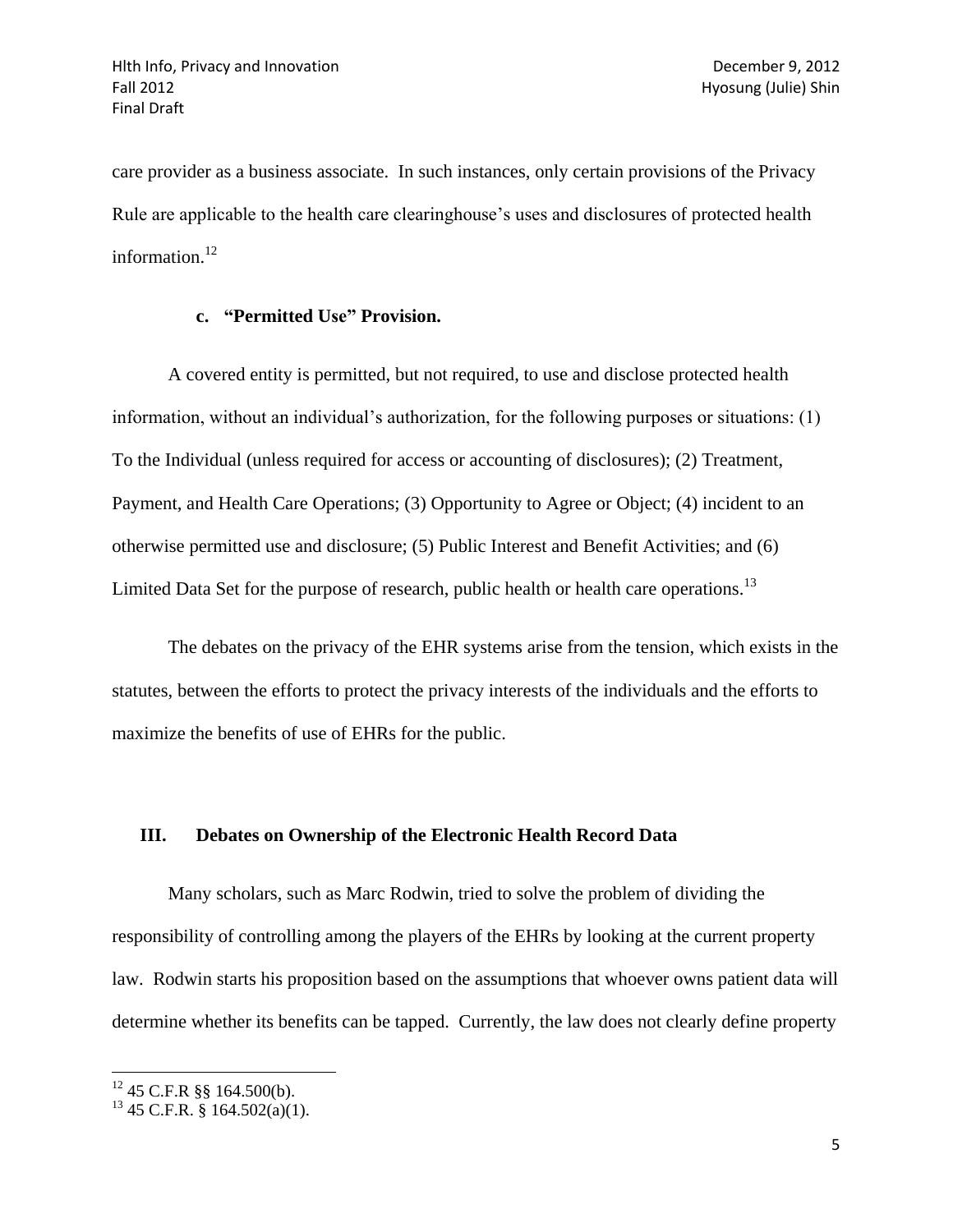interest in patient data. In most states, the law treats patient medical records as physical property that physicians and hospitals own, and it allows patients and insurers access to records.<sup>14</sup> Health law, privacy, and intellectual property scholars have all suggested that the river of information created by integrated, networked EHRs and other data systems must somehow be controlled,<sup>15</sup> and many of these scholars have considered whether "property" might provide such control.<sup>16</sup> These debates focusing on ownership of the EHR data had been polarized into roughly two opposite positions; pro-access v. pro-privacy.

## **a. Pro-Privacy**

 $\overline{a}$ 

Although there are some fine differences, many pro-privacy scholars see the propertization of the EHR data as an effective way to solve the problem of balancing the need for privacy and access. They argue that the best way to induce patient and providers to share the individual data they create is to help them unlock the value of that data and share in the benefits derived from letting others use it.<sup>17</sup> Mark Hall, in his article, notices that the medical privacy rights grow out of the special nature of the relationships between patients and clinicians<sup>18</sup> and that it is difficult to anticipate and specify all the conditions needed to allow the free flow of medical information since this depends on who possesses and controls the information and on its variety of potential uses. Thus, he argues that building these rights and protections into the legal

<sup>&</sup>lt;sup>14</sup> Marc A. Rodwin. *Patient Data: Property, Privacy & the Public interest*, 36 AM. J.L. & MED. 586, 587-588 (2010).

<sup>&</sup>lt;sup>15</sup> Jessica Litman, *Information Privacy/Information Property*, 52 STAN, L. REV. 1283, 1286 (2000). <sup>16</sup> Mark A. Hall, *Property, Privacy, and the Pursuit of Interconnected Elctronic Medical Records, 95* IOWA L. REV. 631 (2010).

<sup>&</sup>lt;sup>17</sup> Web Memorandom from Edmund F. Haislmaier, Heritage Foundation, Health Care Information Technology: Getting the Policy Right (June 16, 2006), available at [http://www.heritage.org/research/healthcare/upload/wm\\_1131.pdf](http://www.heritage.org/research/healthcare/upload/wm_1131.pdf) at 3.

<sup>&</sup>lt;sup>18</sup>Sonia Suter, Disentangling Privacy from Property: Towad a Deeper Understanding of Genetic Privacy, 72 GEO. WASH. L. REV. 737, 773 (2004).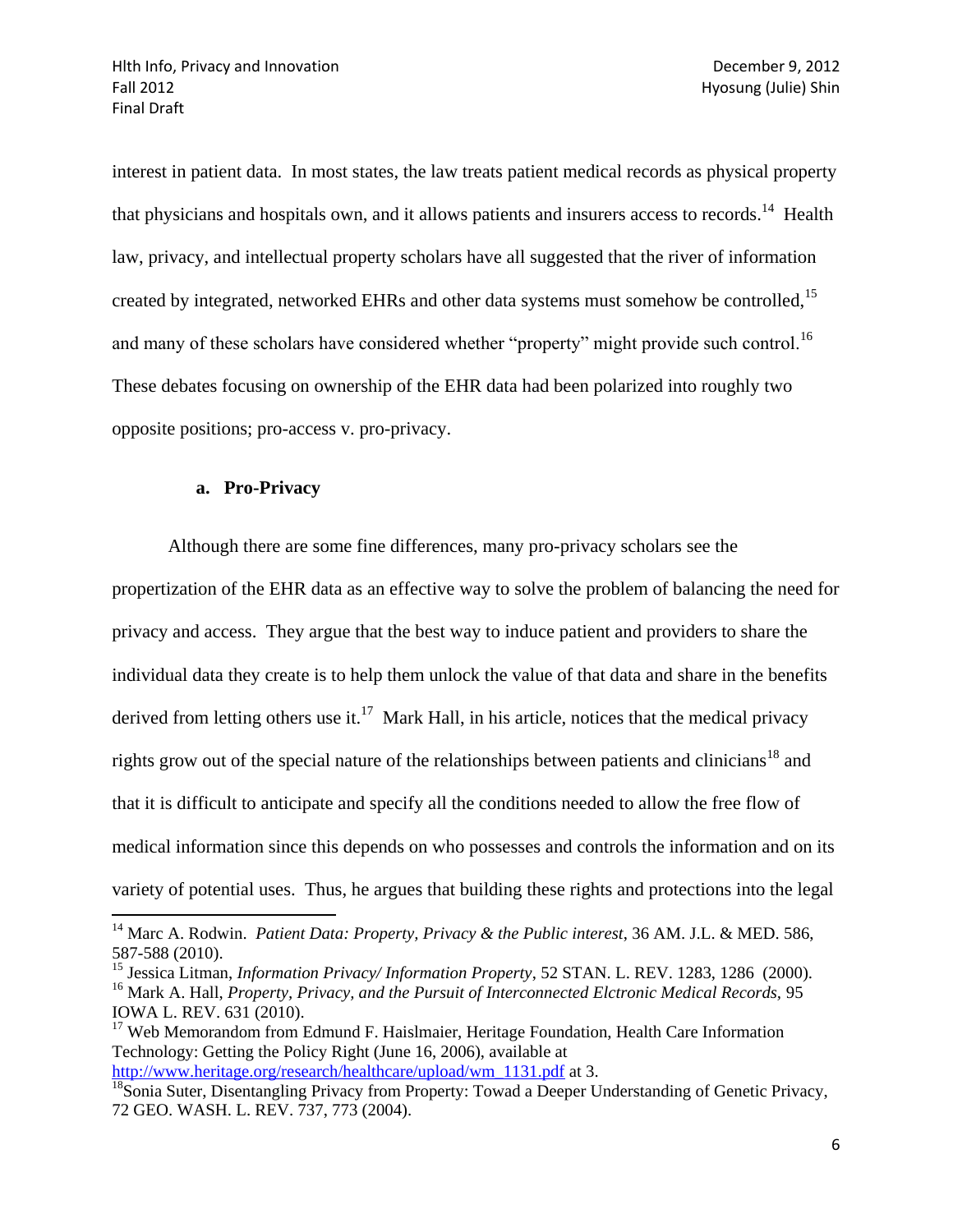status of the information itself is an advantage.<sup>19</sup> Mark A. Hall, for example, suggested that patients be allowed to license rights to medical information for purposes of stimulating market development of EHR. The fact that property law provides a strong legal basis for seeking injunctive remedies against infringements<sup>20</sup> is another appealing factor for propertization of the EHR data.

Although he does not explicitly advocates for the private propertization of the EHR data, Mark Rothstein strongly supports the individuals' power to control, which is comparable to the right to decide what is done to their bodies, over their health information generated by medical encounters, regardless of whether their information have been deidentified.<sup>21</sup>

#### **b. Pro-Access**

Scholars who advocate for the pro-access position argue that treating patient data as private property precludes forming comprehensive databases required for many of its most important public health and safety uses.<sup>22</sup> They contend that there is no need for new incentives to compile patient data since the patient data are being generated as part of the physicians and medical facilities' work to provide medical care and to comply with health care regulations.<sup>23</sup> Marc Rodwin argues that not only that public ownership is more efficient, but also that without public ownership it will be very difficult and perhaps impossible to aggregate population-wide

<sup>&</sup>lt;sup>19</sup> Mark A. Hall, *Property, Privacy, and the Pursuit of Interconnected Elctronic Medical Records, 95* IOWA L. REV. 631 (2010).

<sup>20</sup> Pamela Samuelson, *Privacy as Intellectual Property*, 52 STAN. L. REV. 1125, 1149 (2000).

<sup>21</sup> Mark A. Rothstein, *Is Deidentification Sufficient to Protect Health Privacy in Research?*, 10 AM. J. BIOETHICS 3, 8 (2010).

<sup>22</sup> Marc A. Rodwin. *Patient Data: Property, Privacy & the Public interest*, 36 AM. J.L. & MED. 586, 588 (2010).

 $23$  Rodwin, at 600.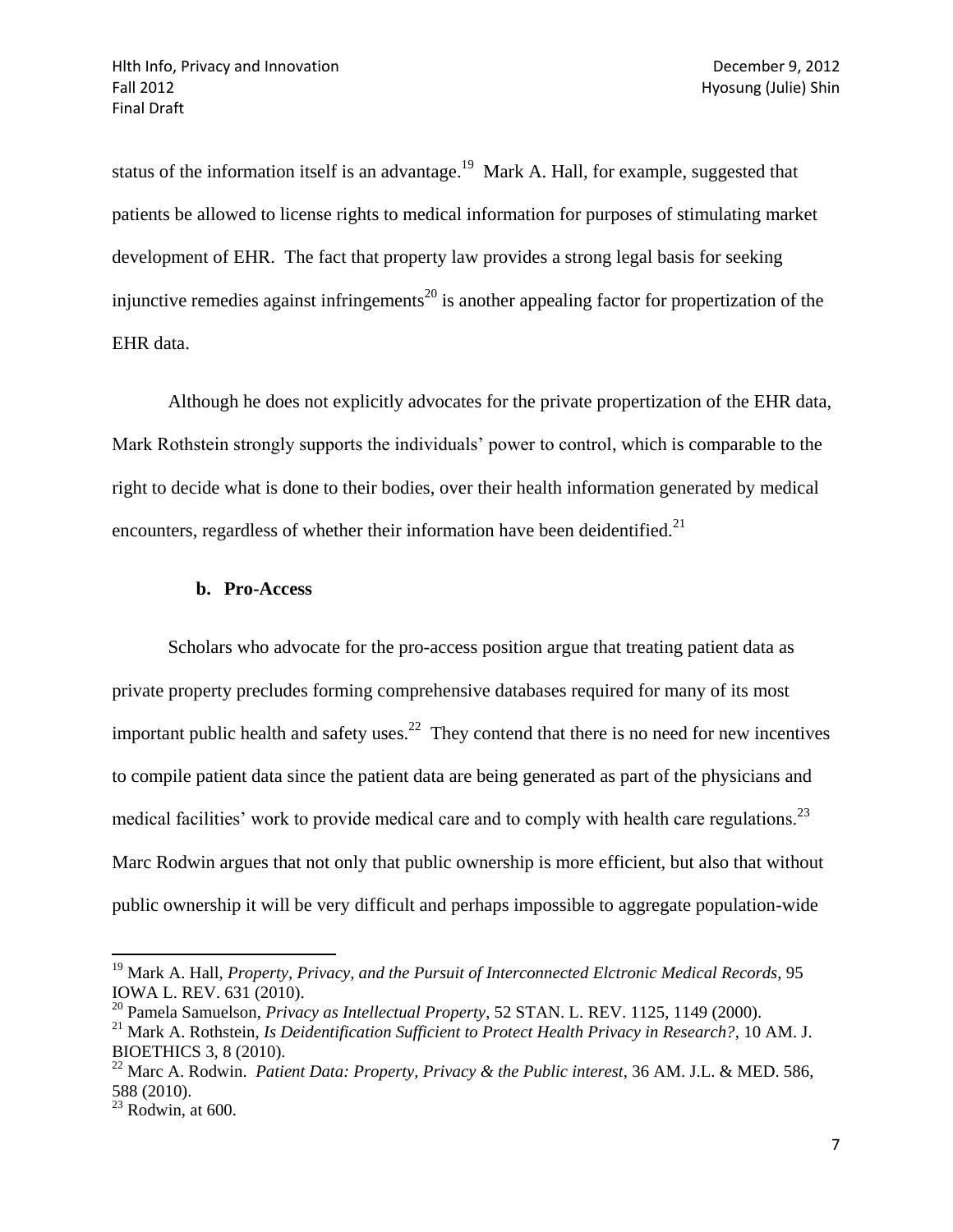patient data. Referring to the discussion in the field of biomedical research, he describes what happens when ownership of basic building blocks for innovations is divided among numerous parties. In one example of patenting of genetic sequences<sup>24</sup>, it showed how companies' patenting gene sequences associated with diseases that are key to genetic testing research is impeding research on curing genetic diseases by forcing potential researchers to go through negotiation process for obtaining patents from individual patent holders. Scholars such as Rodwin contend that private ownership of patient data would probably preclude its most valuable uses by fracturing population data. $^{25}$ 

They also predict that the propertization of the electronic health data will increase the cost to the users of the data since some provider or organizations may demand exorbitant prices to purchase or use data that they control.<sup>26</sup> In addition, unlike some pro-privacy scholar's argument, treating personal data as private property would not increase privacy protection since individuals lose their control over their personal health data when they transfer their property interest in data. $27$ 

#### **c. Criticism on the Property as a Framework for Resolving the Problem**

Recently, these past debates of who owns the data were brought under criticism by many other scholars and practitioners in the field. Dan Orenstein, SVP and General Counsel of Athena Health, wrote, "the interest is the data should be the data itself and, and more important,

<sup>24</sup> Jordan Paradise, Lori B. Andrews & Timothy Holbrook, *Intellectual Property: Patents on Human Genes: An Analysis of Scope and Claims*, 307 SCIENCE 1566 (2005).

 $25$  Rodwin at 606.

 $26$  Rodwin at 607.

 $27$  Samuelson at 1135.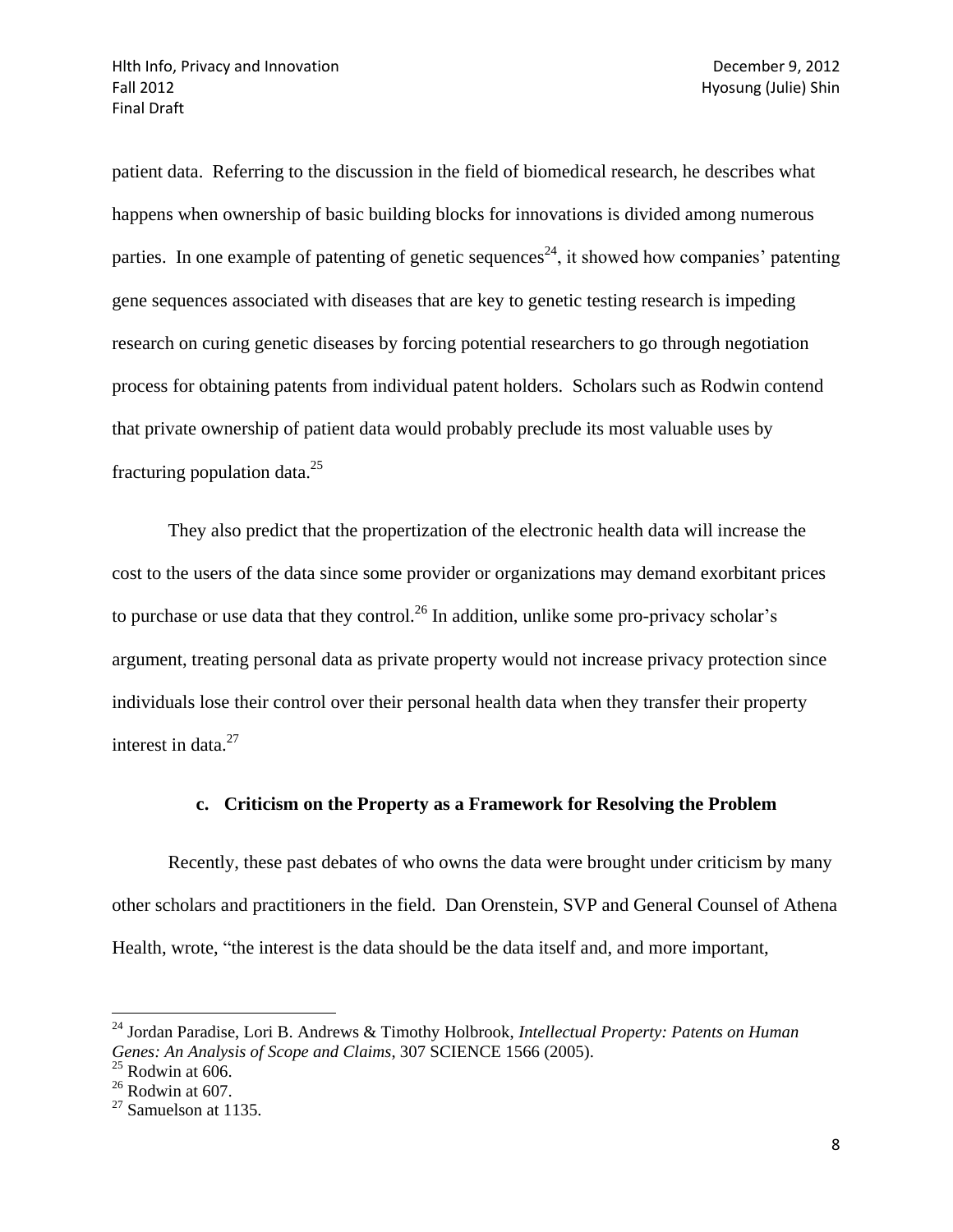aggregated data across multiple records that provides meaningful insight about what care protocols work, enables caregivers to communicate better with patients, enables researchers to more expediently identify patients to participate in studies, and achieves better public health reporting and analysis, among other uses."<sup>28</sup> Jane Baron casts a doubt on the property as a framework for discussing the control over the EHR data on more fundamental level, pointing out that:

Property is a contested concept, and debates over whether property is a useful legal frame in which to organize various participants' interests in the information in EHRs only exposes the lack of agreement about what property is. She contends that it is hard to see how the problem of information control can be "fixed" by resort to a legal regime whose substance and scope are pervasively disputed. $^{29}$ 

Baron argues that in an increasingly interconnected world, we need to make difficult choices about how power and control should be allocated and most likely shared among a variety of parties. The concept of "property" alone cannot tell us how to make those choices, she says.  $30$ According to her, in the end, patients will have those powers – and only those powers – that are consistent with the needs of a workable health system such as system operability or the

 $\overline{a}$  $^{28}$  Dan Orenstein, Our Brave New World: EMR and the "Ownership" of Health Information, [http://www.athenahealth.com/blog/2012/04/17/our-brave-new-world-emr-and-the-](http://www.athenahealth.com/blog/2012/04/17/our-brave-new-world-emr-and-the-%E2%80%9Cownership%E2%80%9D-of-health-information/)

[<sup>%</sup>E2%80%9Cownership%E2%80%9D-of-health-information/](http://www.athenahealth.com/blog/2012/04/17/our-brave-new-world-emr-and-the-%E2%80%9Cownership%E2%80%9D-of-health-information/) (last visited Oct. 9, 2012).

<sup>&</sup>lt;sup>29</sup> Jane Baron, *Property as Control: the Case of Information*, 18 MICH. TELECOMM. TECH. L. REV. 367, 390 (2012).

<sup>30</sup> *Id.* at 410.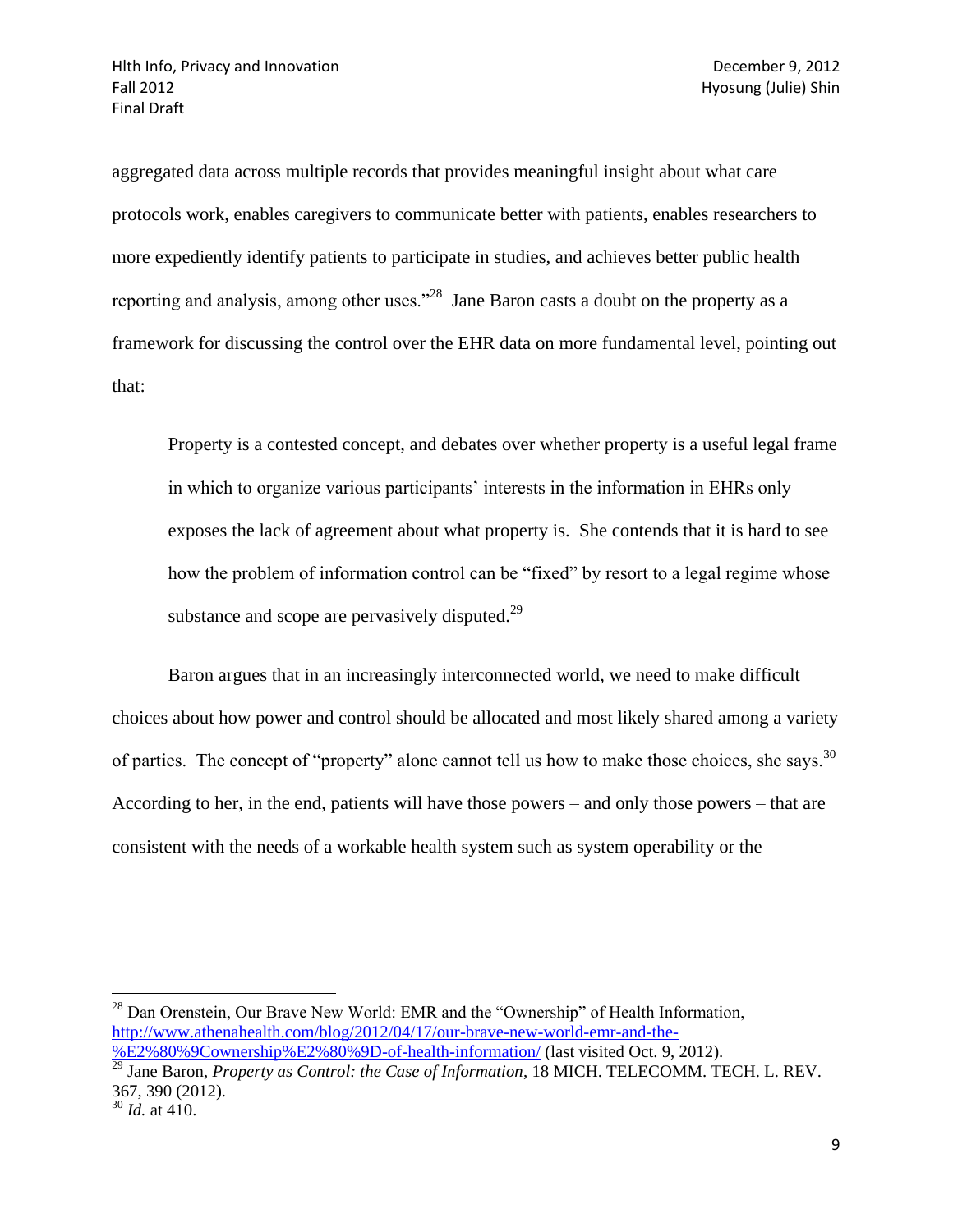government's interest in public health. Whether or not those powers resemble the powers we associate with "ownership" of "property."<sup>31</sup>

Controlling information of all kinds requires hard choices. Individuals legitimately worry about what the world might come to know about them and how the world might come to know it. But individuals' concerns are but one part of a very large equation. With respect to EHRs, that equation includes considerations of health policy and public health. Individuals should be granted some power to control their personal information. But the concept of property alone cannot tell us how much, or what kind, of power.<sup>32</sup>

# **IV. Permitted Use Without Consent for Public Interest and Benefit Activities**

The Privacy Rule permits use and disclosure of protected health information, without an individual's authorization or permission for the following 12 national priority purposes<sup>33</sup>:

- Required by Law
- Public Health Activities
- Victims of Abuse, Neglect or Domestic Violence
- Health Oversight Activities
- Judicial and Administrative Proceedings
- Law Enforcement Purposes

 $\overline{\phantom{a}}$ <sup>31</sup> *Id*. at 412.

<sup>32</sup> *Id*. at 418.

<sup>33</sup> 45 C.F.R. § 164.512.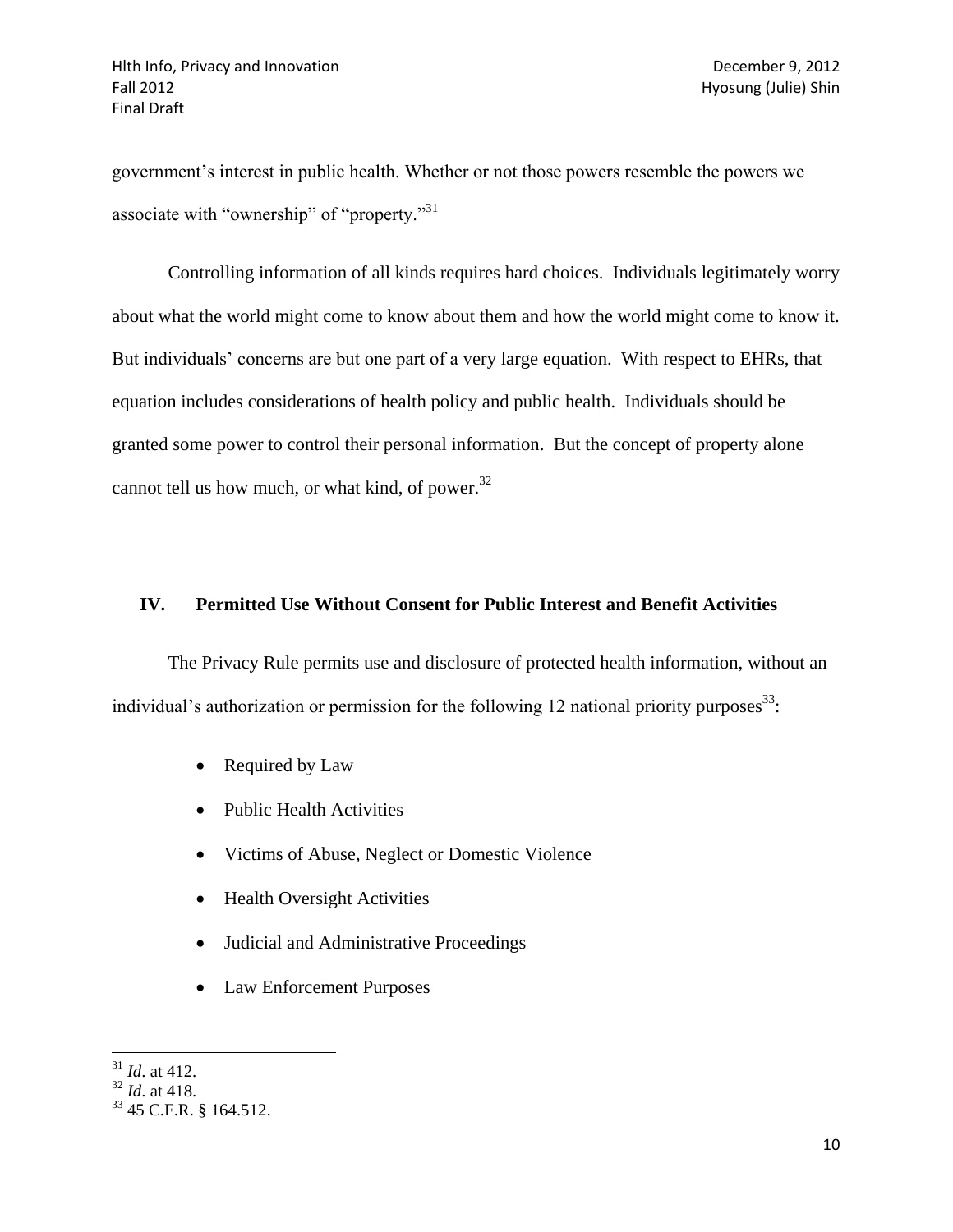- Decedents
- Cadaveric Organ, Eye, or Tissue Donation
- Research

 $\overline{\phantom{a}}$ 

- Serious Threat to health or Safety
- Essential Government Functions
- Workers' Compensation

However, realizing societal benefits from permitting disclosure without consents for above purposes does not automatically grant a controversy-free pass for disclosure of EHR data for the covered entities. Subordinating individual freedom to the common good because individuals profit from societal initiatives is consistent with the philosopher Jean-Jacques Rousseau's theory of social consent. Rousseau spoke of a social contract by which individuals willingly give up freedom and autonomy to enjoy the advantages of living in society.<sup>34</sup>

Public policy already places the common good ahead of concerns about privacy and autonomy in establishing a large number of reporting requirements. Physicians are required by law to report to authorities cases of particular infectious diseases, including tuberculosis, sexually transmitted diseases, infection by bioterrorism agents, and new epidemic illnesses.<sup>35</sup> However, even with greater focus on the principle of promoting the public good, concerns about the privacy vulnerabilities of EHR data, when disclosed for those purposes, should be taken seriously. The answer to the question of how to balance individual privacy and the public

<sup>&</sup>lt;sup>34</sup> Jean-Jacques Rousseau, On the Social Contract, 52-53 (Roger D. Masters ed., Judith R. Masters trans., St. Martin's Press 1978).

<sup>35</sup> John C. Moskop et al., *From Hippocrates to HIPAA: Privacy and Confidentiality in Emergency Medicine – Part I: Conceptual, Moral, and Legal Foundations,* 45 ANNALS EMERGENCY MED. 53, 57 (2005).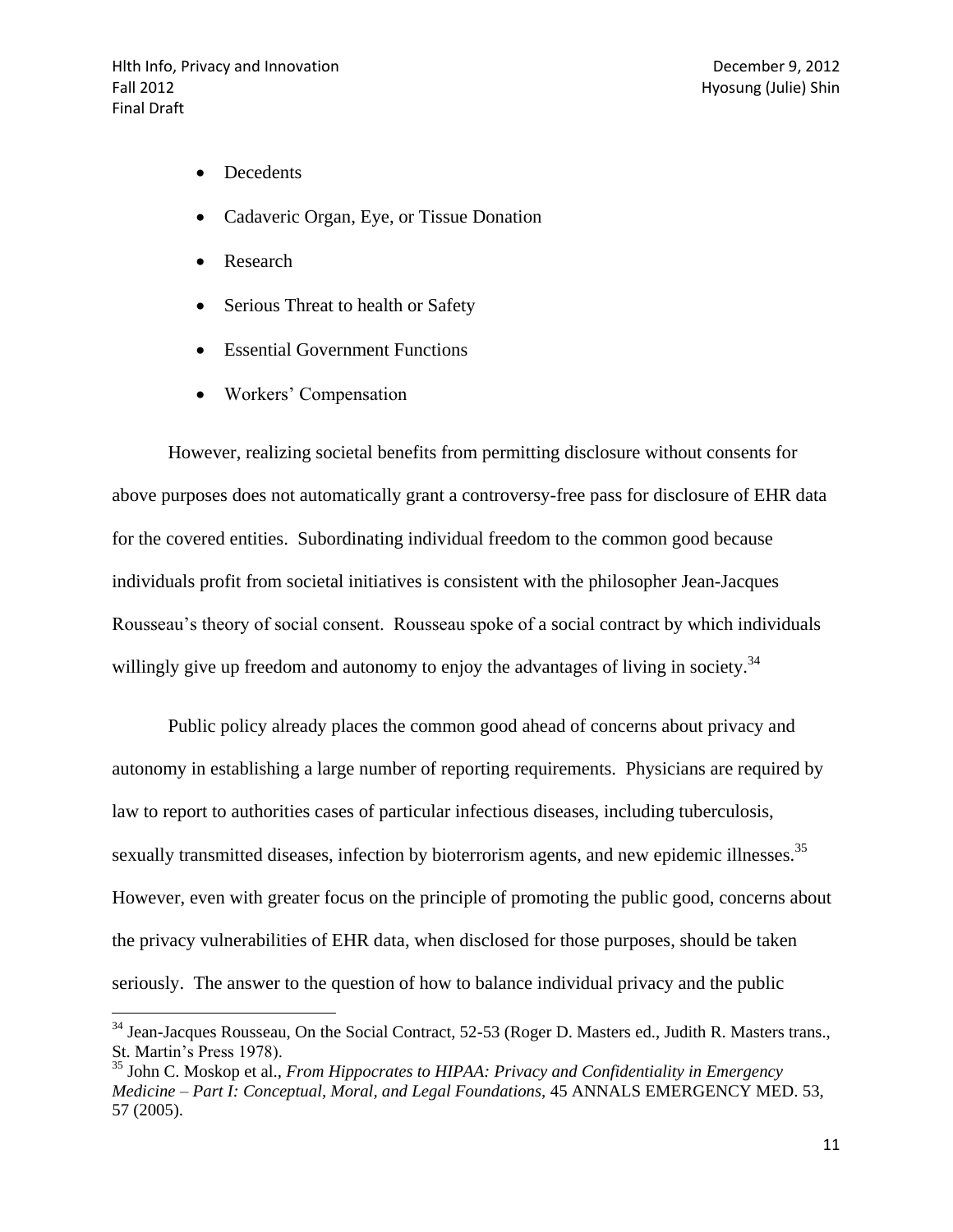interests and benefits becomes especially murky when it comes to situations that are specified in the above listed "permitted use without consent" situations. The provisions exempting certain situations under HIPAA Privacy Rule are in some cases not effective and seem to need more specific guidance to provide for the covered entities and to warrant more uniform results.

### **a. Context 1: Law Enforcement Purposes**

Due to the nature of the use of health data for a specific case, the disclosure of the protected health data to law enforcement purpose almost always involves identified health information, which demands more sensitivity in handling them. Under the current system, however, the question of whether the individual health information data should be released or not is being reviewed case-by-case basis often either by law enforcement authority and the healthcare providers, sometimes resulting unfair results for a patient about whom the health record was created.

In a 2010 case, *Turk v. Oiler*<sup>36</sup>, a patient's data was released by the health care provider without consent to a law enforcement official and the data was used against him in prosecuting him for unlawful possession of a weapon while being on recovery from drug abuse. The police officer happened to be a friend of the family member who had a grudge against the patient, and found a weapon in the plaintiff's trunk when he conducted a routine search of the car after stopping him for minor violation of the traffic rule. In this case, the court found against the hospital for the plaintiff who argued his position based on state law patient-doctor confidentiality. But only a few years later, the same hospital lost its motion to quash the criminal subpoena

<sup>36</sup>*Turk v. Oilder,* 732 F.Supp.2d 758 (N.D.Ohio, Aug. 11, 2010).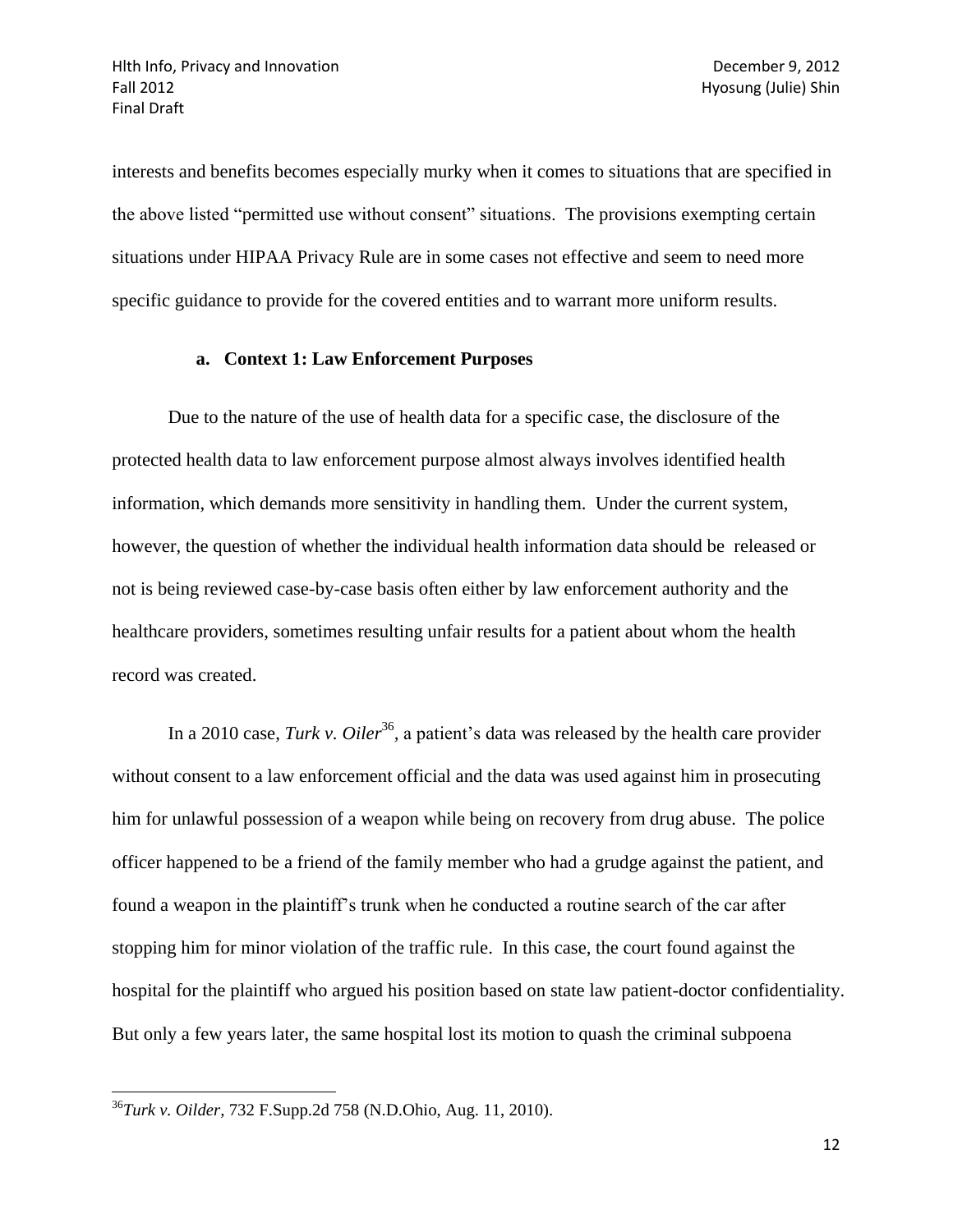which was from a United States Attorney out of state. This time the court noted that federal law doesn't recognize the doctor-patient privilege and stated that the hospital should produce the patient records.<sup>37</sup>

Although these cases are only a part of the examples where protected health data are disclosed for law enforcement purposes, it shows how confusing it can be to navigate among the current laws in the field. The current language of the HIPAA Privacy Rule can seem to allow broad discretion to the healthcare provider and law enforcement authority in deciding which in deciding which protected health data can be released. The usual privileges and perception of law enforcement authorities and their activities often create even more room for law enforcement authorities to exercise their judgment. In reality, the healthcare providers tend to cooperate in releasing protected health data under their care to law enforcement authority often without much questioning and applying specific compliance standards.<sup>38</sup> In the midst of confusion and lack of clear rule on which information is to be released under what circumstances, the patient health information remains vulnerable for unwanted disclosure without them knowing it often for their disadvantage. However, the detailed rules outlining the conditions that warrant the fair disclosure of protected health information of the individuals seem to be too complex and infeasible given the diversity of the various occasions that law enforcement authorities and healthcare providers face every day.

#### **b. Context 2: Research**

<sup>37</sup> *Report on Patient Privacy*, Vol. 12, No. 5, 7 (May 2012).

<sup>&</sup>lt;sup>38</sup>PHI and HIPAA Disclosures to Law Enforcement: a Roller-Coaster Rule, Report on Patient Privacy, May 2012, AISHealth.com, [http://aishealth.com/sites/all/files/marketplace\\_pdf\\_samples/samplerpp.pdf](http://aishealth.com/sites/all/files/marketplace_pdf_samples/samplerpp.pdf) (last visited Oct. 15).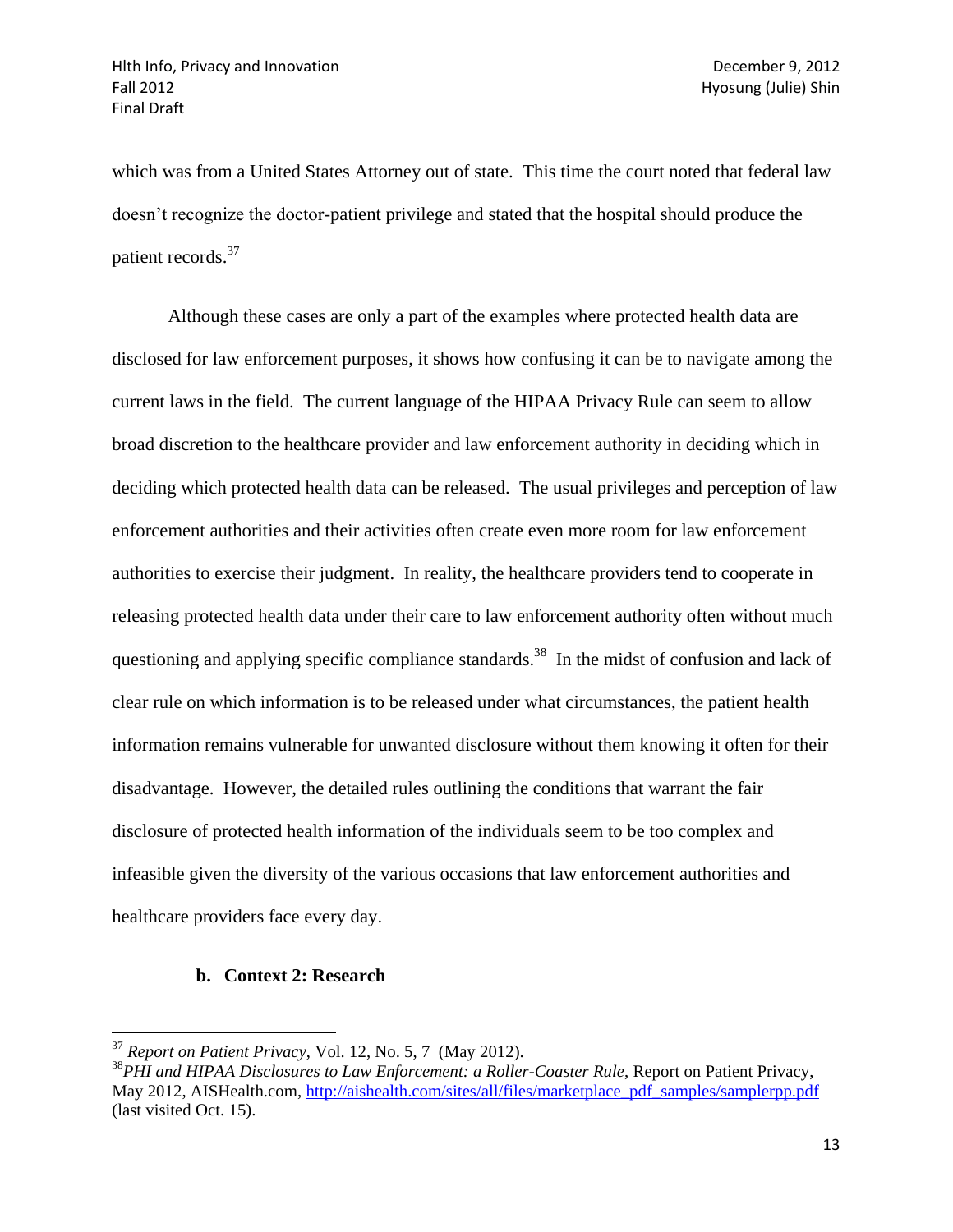Hith Info, Privacy and Innovation December 9, 2012 Fall 2012 Hyosung (Julie) Shin Final Draft

Another area where the tension between patient privacy and public benefits appears prominent is in the context of record-based research. In their article, Sharona Hoffman and Andrew Podgurski contend that when human beings are not subject to any physical or psychological testing in researched, and only their records are scrutinized, the value of the common good should prevail over individual interests.<sup>39</sup> The argument for use of protected health data for research purpose is more convincing than any other public benefits use purposes since the benefit of the research goes back to the patients whether indirectly or directly in a long run. However, an individual patient pause to answer to the immediate question of whether to release one's protected health data for research purpose or not.

The first reason for the pause is the concern for the privacy violation. A popular mechanism for addressing concerns about privacy in research context is to de-identify the patient health data. The HIPAA Privacy Rule details the requirements for de-identification and specifies the eighteen types of identifiers to be removed.<sup>40</sup> Compliance with these de-identification specifications eliminates a variety of obligations of covered entities under the Privacy Rule, including providing a notice of privacy practices, requiring an authorization for uses other than treatment, payment, and health care operations, and restricting use of the information beyond health care. Deidentified health records are outside the definition of "protected health information" under the HIPAA Privacy Rule and therefore are exempt from federal privacy protections.<sup>41</sup> Mark A. Rothstein, in his article, contends that there should be added protection

<sup>39</sup> Sharona Hoffman & Andy Podgurski, *Balancing Privacy, Autonomy, and Scientific Needs in Electronic Health Records Research*, Case Research Paper Series in Legal Studies, Working Paper 2011-2012 (April, 2012) at 124.

 $^{40}$  45 C.F.R. § 164.514(b)(2)(i) (2010).

 $41$  45 C.F.R. § 164.514(a).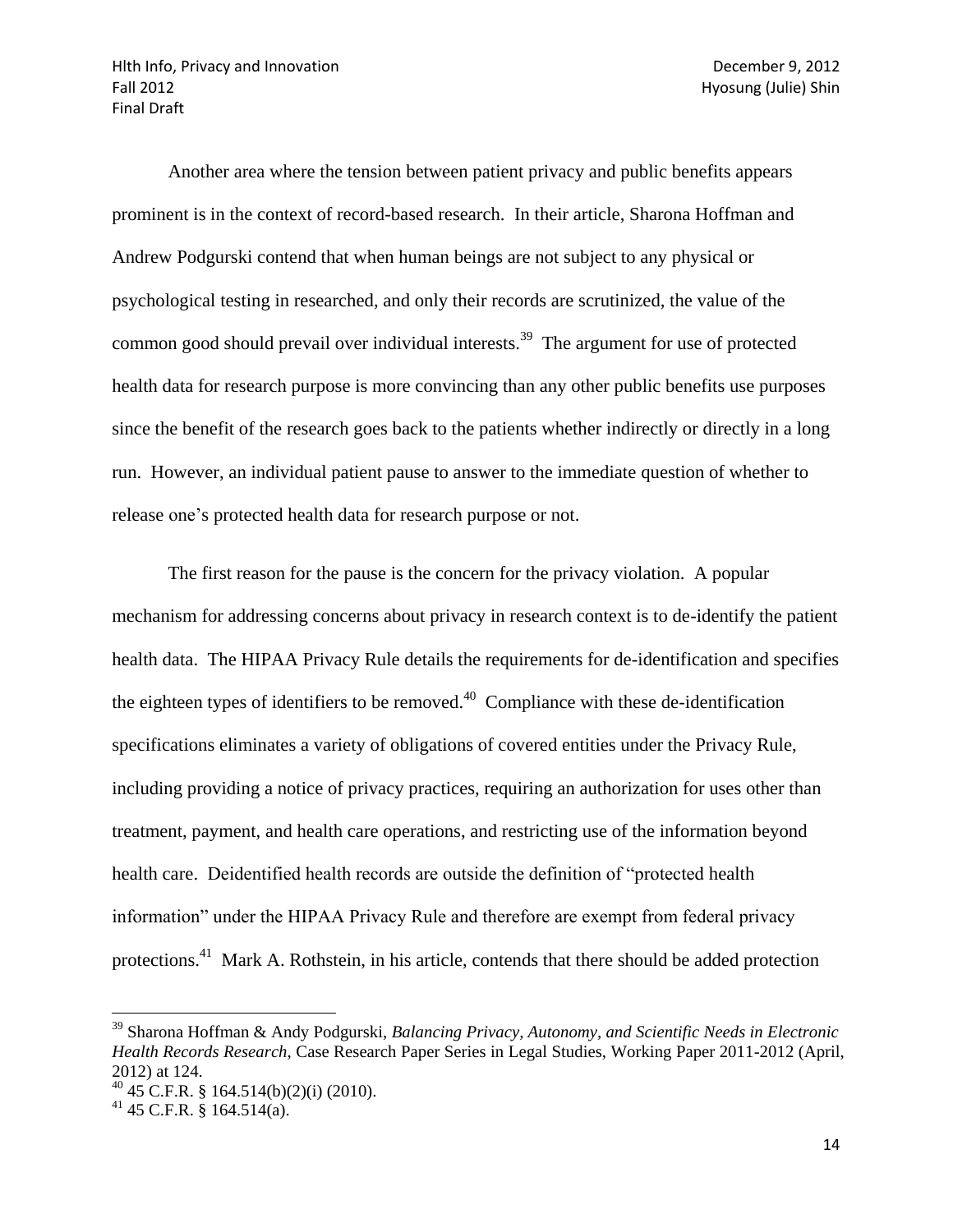and rules in the regulatory system for providing more protection for deidentified information.<sup>42</sup> He equates the individual's health information, whether the data is identified or de-identified, to biological specimens generated by medical encounters which he views as an extension of the person's "body" itself.

Extending the protection over to the de-identified data, however, can bring an unfavorable impact of adding burdens on the research community; e.g., by increasing costs of securing additional individual consents and employing more complex technological steps of deidentifications sometimes risking the value of the records for research. The cost of additional measures to protect individual privacy in de-identified health records should be carefully balanced against the potential public benefits that can be realized without them.

The second concern is the difficulty controlling and tracking the use of the data upon release. As a norm, consent need not be sought for non-interventional research.<sup>43</sup> Ordinarily, biomedical research protocols require institutional review board (IRB) approval, and patients must authorize the release of identifiable information to researchers under the HIPAA Privacy Rule. However, the federal regulations that require IRB review and participant consent, known as the Common Rule,<sup>44</sup> cover only research on human subjects, not research using de-identified electronic health records. Even when there are doubts on the efficacy of the patient consents on giving actual notice to the patients over the extent of the use of the individual health data, as the current law stands, the consent seems to be the preferred form of having the individual patients

<sup>42</sup> Mark A. Rothstein, *Is Deidentification Sufficient to Protect Health Privacy in Research?* 3 AM. J. BIOETHICS, 3 (2010).

<sup>43</sup> *Id.* at 128.

<sup>&</sup>lt;sup>44</sup> See Federal Policy for the Protection of Human Subjects ('Common Rule'), U.S. Dep't Health & Hum. Servs.,<http://hhs.gov/ohrp/humansubjects/commonrule/index.html> (last visited Oct. 1, 2012).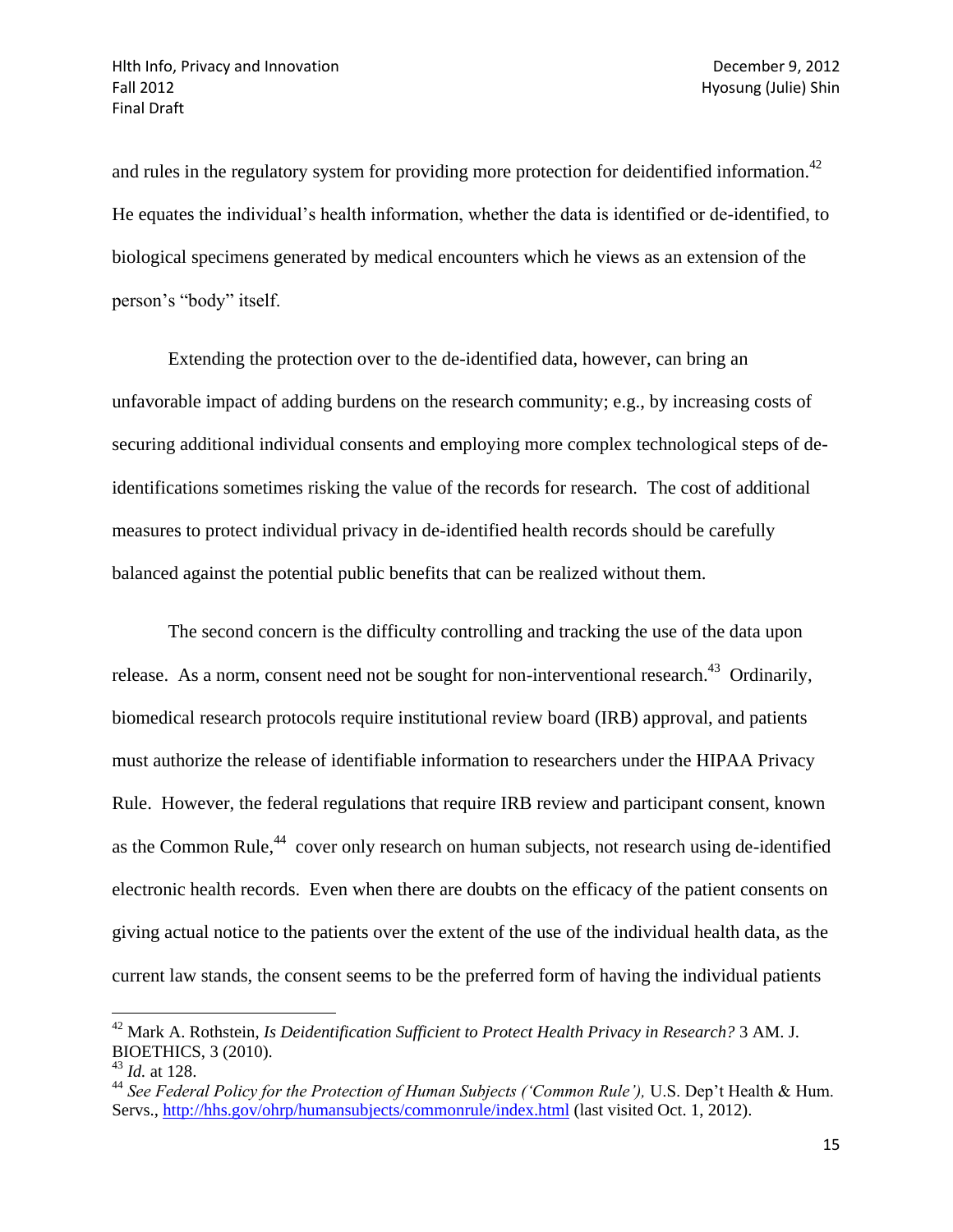on notice of the use of their personal health data in research. According to the IOM, public opinion polls show that "a significant portion of the public would prefer to control all access to their medical records via informed consent.<sup>345</sup> The study conducted through telephone interviews of 1,193 patients, focused on research using samples of genetic material.<sup>46</sup> It found that 81% of respondents wanted to know about research if their samples would be identifiable, and 72% wished to be informed if the samples would be anonymous.<sup>47</sup> Of those wanting to know about research involving either identifiable or anonymized samples, 57% would require that their permission be sought, and  $43\%$  would be content with notification alone.<sup>48</sup>

Without a consent mechanism, the patients are left without any opportunities to accept or object the risks of dignitary harms.<sup>49</sup> As Mark Rothstein has argued, these harms include group stigmatization, inadvertently supporting medical developments that one finds morally objectionable, and enabling commercial enterprises to garner large profits in which data subjects do not share.<sup>50</sup> However, enforcing more strict and extensive informed consent mechanism may result in selection bias, and it can be costly and burdensome.

# **V. A New System for Solving the Problem?**

Although the property framework on which their propositions are based on is currently considered out of fashion, the models to balance privacy and access to EHR data proposed by

<sup>&</sup>lt;sup>45</sup> Comm. On Health Research & the Privacy of Health Info.: the HIPAA Privacy Rule, IOM, Beyond the HIPAA Privacy Rule: Enhancing Privacy, Improving Health Through Research 247 (Sharyl J. Nass et. al. eds., 2009) at 268.

<sup>46</sup> Sara Chandros Hull et al., *Patients' views on Identifiability of Samples and Informed Consent for Genetic Research,* 8 AM. J. BIOETHICS 62, 64 (2008).

<sup>47</sup> *Id.* at 65.

<sup>48</sup> *Id.* at 66.

<sup>&</sup>lt;sup>49</sup> Hoffman and Podgurski at 107.

 $50$  Rothstein at 6-7.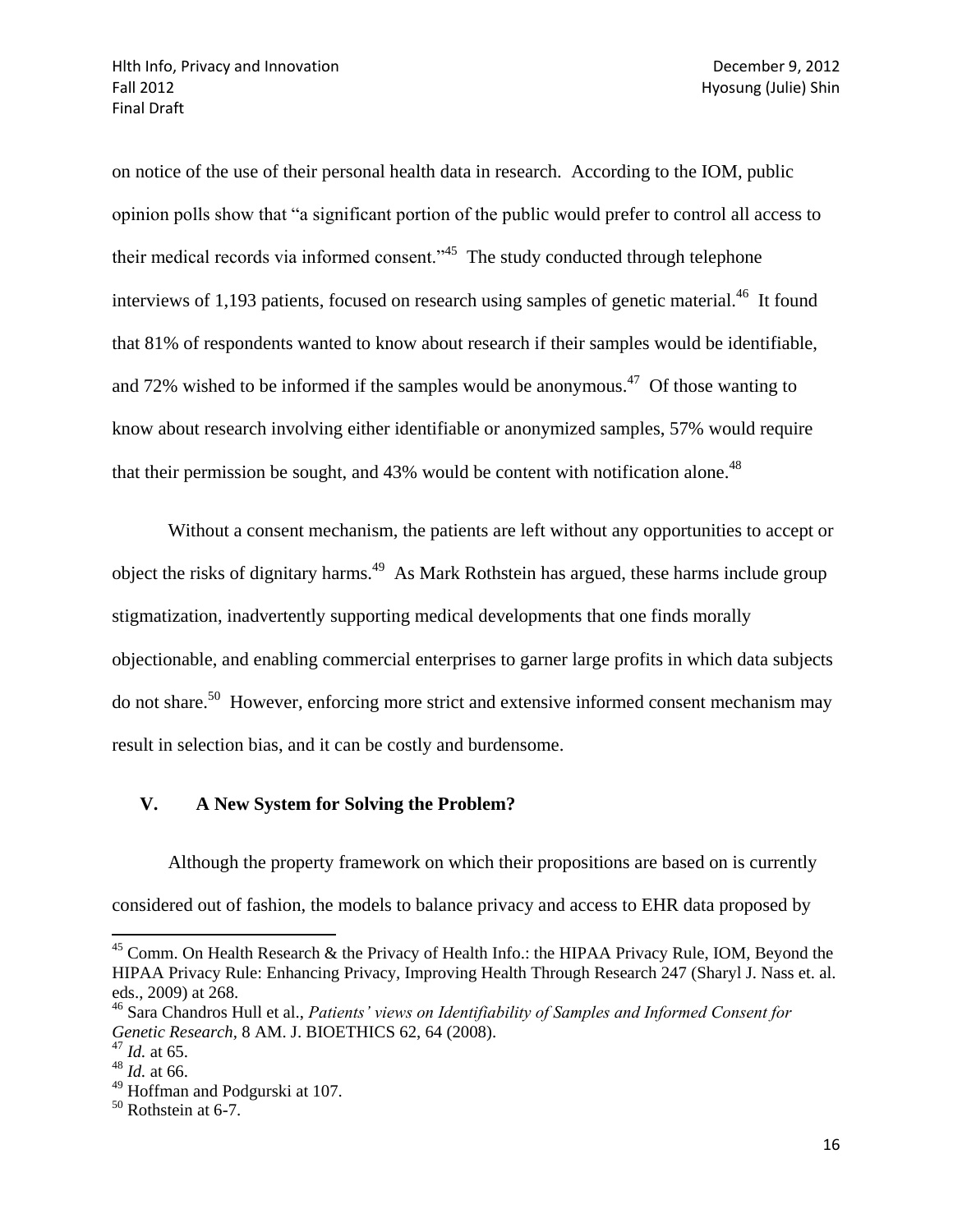many scholars on ownership issue still seem valuable for drawing a blueprint especially for permitted use without consent for public interest and benefit activities. Among various scholars who had written on the topic of EHR data ownership, two scholars envisioned the systems that might effectively balance the privacy of the patients and the public interests and benefits that can be realized from the use of EHR data.

Mark Hall, who is one of the strongest proponents for private propertization of the EHR data, proposes granting to patients property rights in their medical data sufficient to commercialize it, subject to the government's traditional authority over public health. In his model, patients are allowed to monetize their access and control rights by assigning them to a trusted and regulated intermediary who may then place those rights in a stream of commerce that determines their value and best use.<sup>51</sup> His model limits the individual patients' rights in their medical data that can be linked to them personally only, not to data that is "anonymized/deidentified" data. This model would give patients more power to decide initially which data about themselves will be disclosed and which will not by giving them rights to negotiate license terms with the compiler or custodian.

Although Hall's model seems economically more efficient and seems to offer more incentives for both patients and data compilers to create electronic health databases, it would not be able to solve the problem of balancing between protecting privacy interest of the individual and the public benefits interests. Initially based on the patient consents, the health records included in the databases under Hall's model would be likely to be biased and not high enough

 $51$  Hall at 631.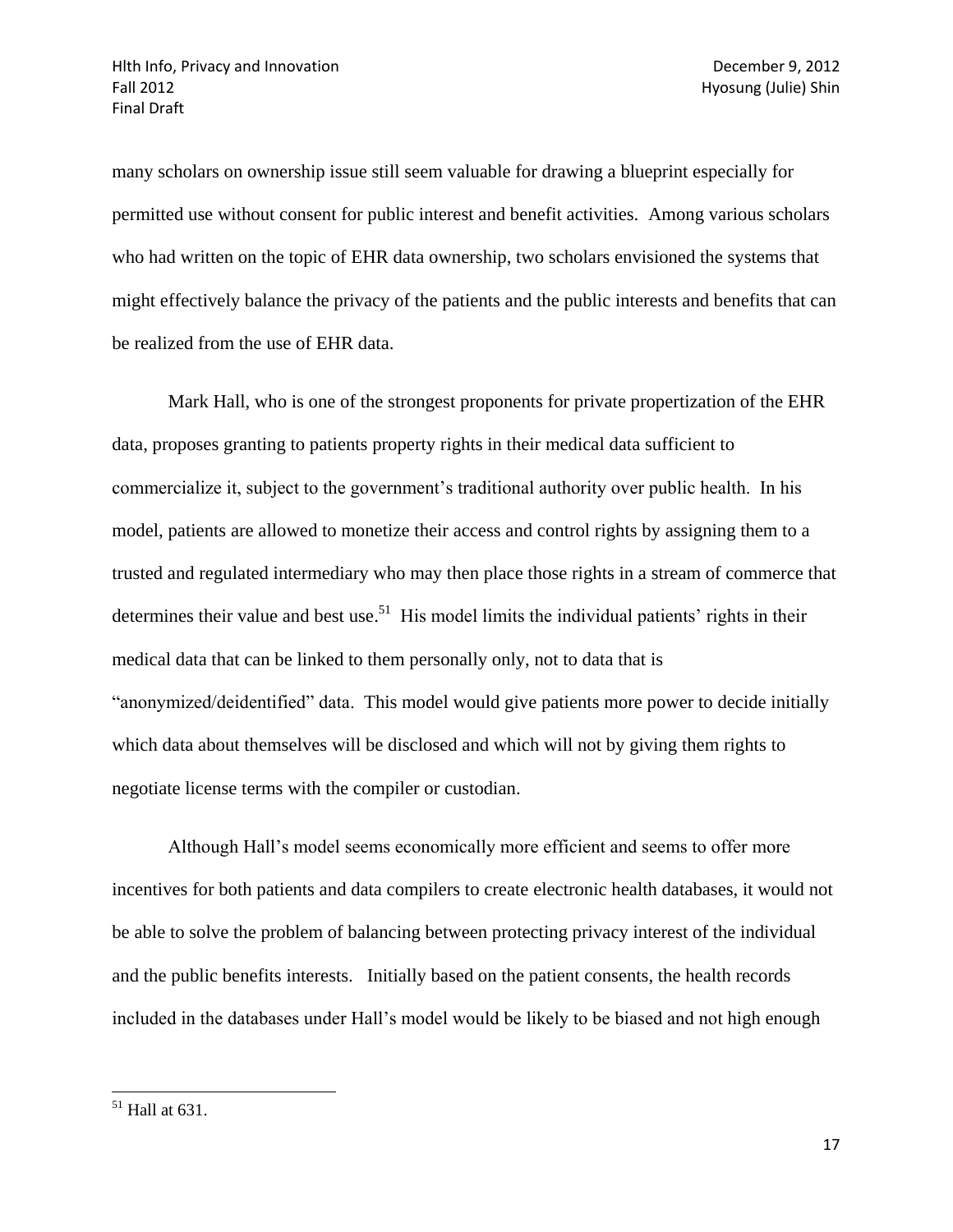quality to be used by researchers and public health officials to draw scientifically valid conclusions.<sup>52</sup>

Another prominent scholar in the field, Marc Rodwin, proposes that federal law require providers, medical facilities and insurers to report key patient data in anonymized and deidentified form to public authorities, which will create aggregate databases to promote public health, patient safety, and research. Public authorities, according to this model, should also make this data available for private entities to develop data derived services, subject to public oversight.<sup>53</sup> Rodwin's system will allow more power for the government to define the scope of data use for public interest and benefits. The biggest criticism for his model is the cost of constructing and operating a mega-database containing duplicate copies of all of the health data in the United States, in addition to heightened regulatory burden on the federal agencies such as the HHS, which would own the data under his proposal.<sup>54</sup>

According to Evans, one solution for the cost of constructing and operating a megadatabase might be found in the "distributed network architecture." In a distributed network, an individual's health information is not moved to a central database for storage and analysis; rather it continues to be stored at its original location. Under one design, parties wishing to use the data send queries to the data holders and records that meet the queries could be conveyed in identifiable form to network coordinating center (a "trusted intermediary) that would perform longitudinal linkage of data received from the various data holders. The trusted intermediary would use the linked data to compile lists of patients whose records meet the queries. These lists

<sup>52</sup> Barbara Evans, *Much Ado About Data Ownership*, 25 HARV. J.L. & TECH. 69, 96 (2011).

 $53$  Rodwin at 589.

<sup>54</sup> Evans at 97-98.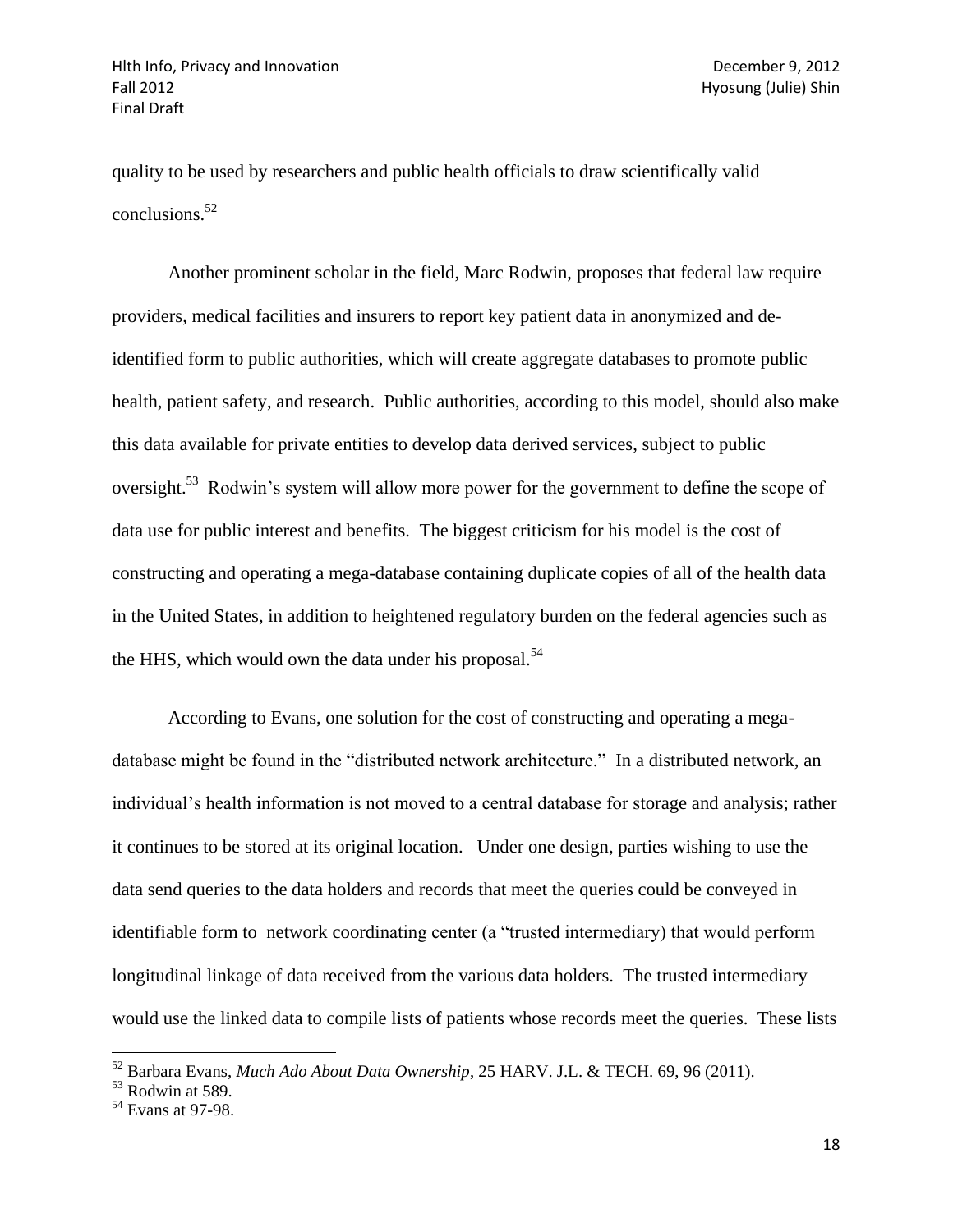then could be de-identified and conveyed to the investigator for use in the study.<sup>55</sup> Distributed architectures avoid the need to invest in duplicative storage capacity, thus saving the cost of operating a mega-database, because data reside with the original data holders and are not redundantly stored at a central location.<sup>56</sup> Also, federal regulation could require the general public, public entities or researchers to pay a usage fee to HHS for using such distributed network.<sup>57</sup>

All the proposals discussed above are, however, on a rather theoretical level, and it would be in vain to discuss them without anchoring them to possible practical examples. In her article, Jane Baron has noted that much of the commodification debate concerning EHR data has played out in connection with the issue of self-ownership in a literal sense.<sup>58</sup> Much of the problems associated with EHR data use for public interests originate from the fact that the nature of the EHR data is personal and that the person to whom the specific data pertain fears for losing control over what is "part" of herself. Also bio-samples are more useful when it is in a collective form. In these respects, personal biological samples and genetic data share many of the same characteristics in common with EHR data when it comes to their use for the public interest, especially in research context.

### **VI. Biobanks as a Model**

Considering the similarities both bio-sample and data and EHR data share in common in the research context, it would be helpful to look at the examples of biobanking as a model for the

 $\overline{\phantom{a}}$ <sup>55</sup> *Id*. at 100.

<sup>56</sup> *Id*. at 101.

<sup>57</sup> *See* similar proposals in the research context. Hoffman and Podgurski at 137.

<sup>58</sup> Baron at 401.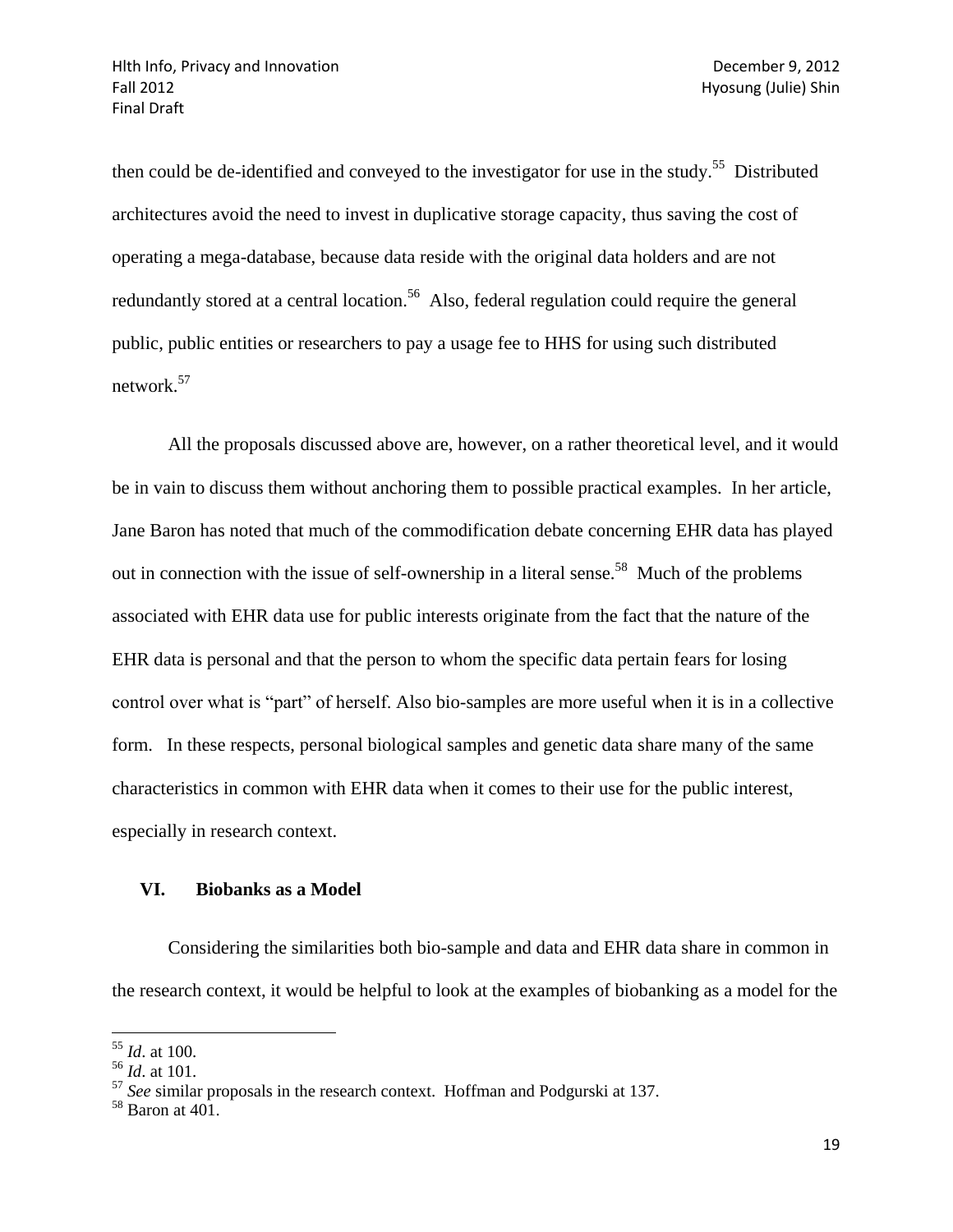$\overline{a}$ 

U.S. EHR infrastructure for balancing the patient and public interests in research context. Two of the most famous examples in biobanking models are those from Iceland and U.K.

**a.** Icelandic Health Sector Database ("HSD")

The Icelandic national biobank, Health Sector Database ("HSD"), was started with a proposal by DeCODE Genetics, an American corporation with an Icelandic subsidiary. DeCode Genetics secured the license to create and operate the HSD in 2000 from the Icelandic government. The HSD was purported to link the health data with genetic and genealogical records of 300,000 Icelanders. The Health Sector Database Act, which authorized the creation of the HSD, authorized the transfer of all medical record data to the licensee for commercial development without the express consent individuals, thereby invoking a controversial rule of "presumed consent." The patients are presumed to have consented to the transfer of their data unless they expressly opt-out within a set period of time. In the Icelandic Biobank model, the individual data collected is protected by independent parties, and the committees on ethics and data protection monitor matching of the data with the data from other preexisting database. The transfer of national health records to deCODE Genetics never took place, and the database was never built, due to the legal and ethical controversy over informed consent and the commodification of health information.<sup>59</sup> Although the Icelandic Biobank was widely regarded as an example of failed attempt to build a nation-wide biobank, it drew an international attention and provided a preliminary base for planning and building a biobank on a national level.

<sup>59</sup> David E. Winickoff, *Partnership in U.K. Biobank: a Third Way for Genomic Property?*, 35 J.L. Med. & ethics 440, 442.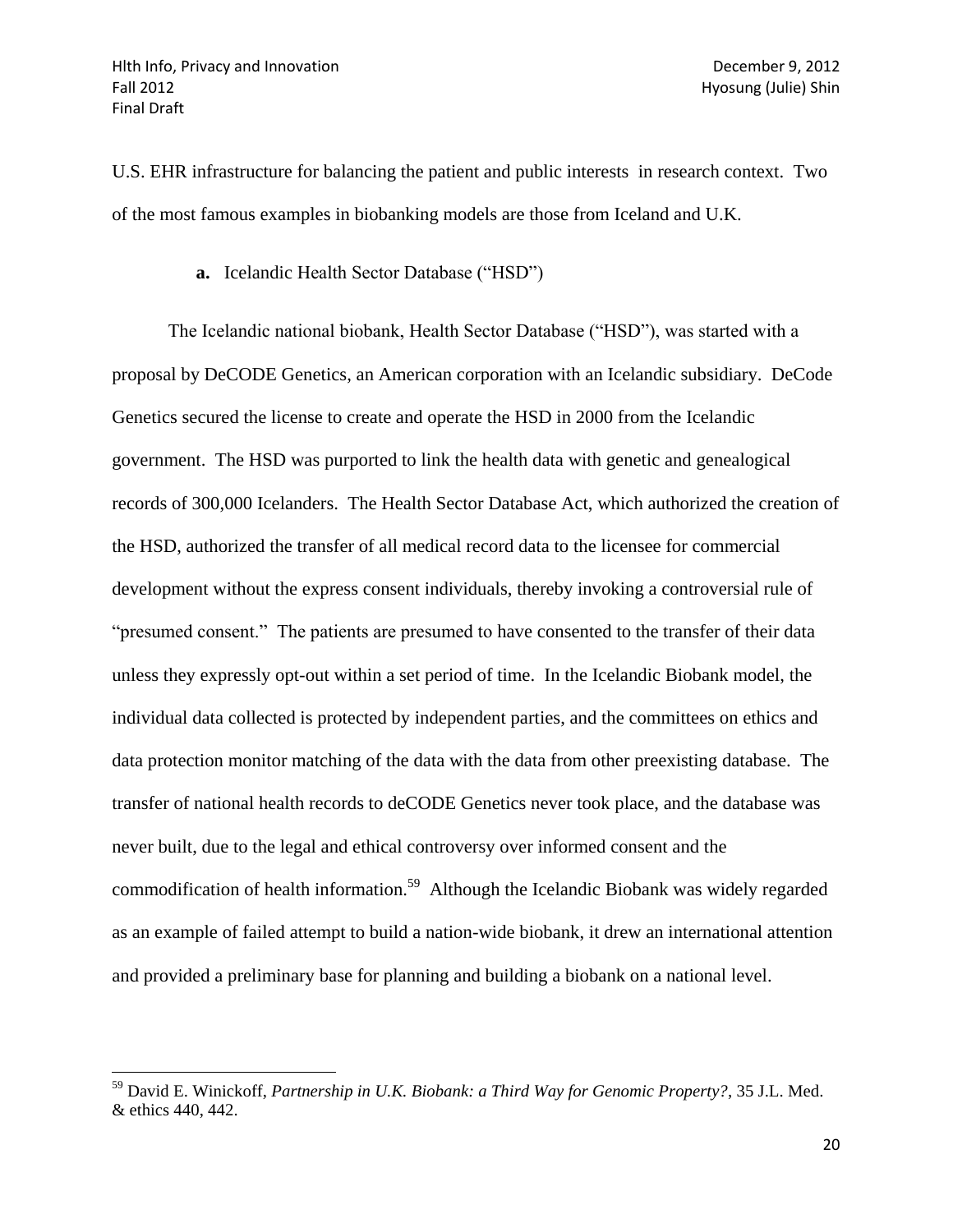One of the lessons to be learned from the Icelandic biobank project was that we need a careful preplanning for harmonizing different interests at stake that various parties have on the data to be included in the mega database to be built. In Icelandic biobank project, there were many of those interests that were not carefully screened out and channeled before actual transferring of the data started. $^{60}$ 

#### **b. U.K. Biobank**

 $\overline{\phantom{a}}$ 

The U.K. biobank took into consideration the failure of the Icelandic HSD example, and carefully laid out the plan for constructing their biobank. Paul Martin, a sociologist of science and technology at the University of Nottingham, submitted a written memorandum outline the particular challenges of the new commercial involvement in genetic worldwide, stating:

The recent experience of events in Iceland concerning the activities of deCODE genetics and the proposed creation of the Icelandic Health Sector Database highlight the need for transparency in decision making, widespread consultation and public debate, and strong oversight mechanisms. Such an approach to policy in the U.K. could help ensure that genetic databases are well supported, function in an ethical manner and provide genuine benefits. $61$ 

<sup>60</sup> See Gísli Pálsson, BIOBANKS GOVERNANCE IN COMPARATIVE PERSPECTIVES, 46-49 (Herbert Gottweis and Alan Petersen eds., 2008) (discussing various hindering oppositions from the Medical Associations, doctors in private practices, technology personnel and the public delaying the process of actual transferring of the data to the HSD.).

<sup>61</sup> Winickoff at 442 (quoting P. Martin, Memorandum, *The Industrial Development of Human Genetic Databases*, October 2000, written evidence to Select Committee on Science and Technology).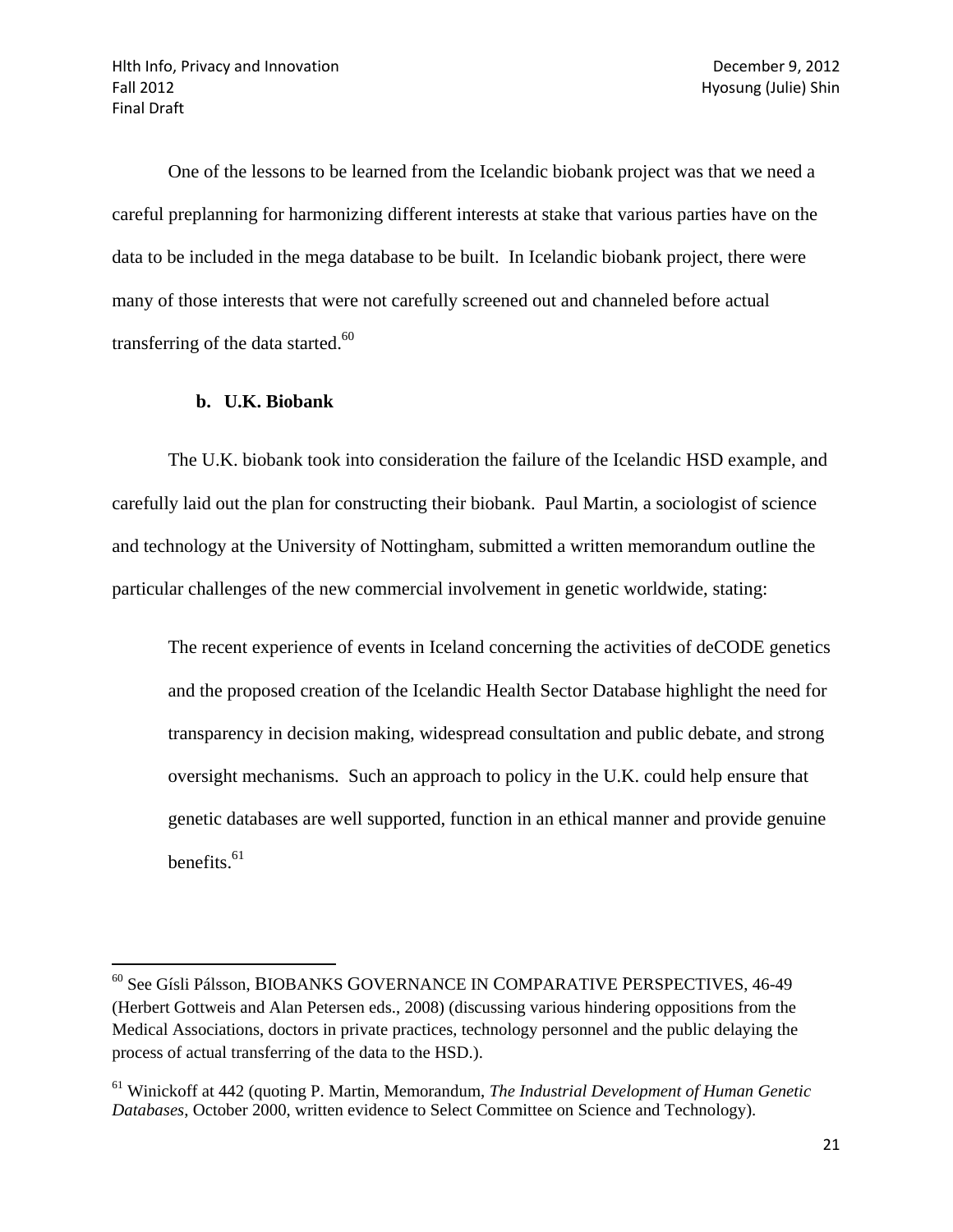$\overline{\phantom{a}}$ 

As a major national health resource, and a registered charity in its own right, with the aim of improving the prevention, diagnosis and treatment of a wide range of serious and life-threatening illnesses – including cancer, heart diseases, stroke, diabetes, arthritis, osteoporosis, eye disorders, depression and forms of dementia. U.K. Biobank recruited 500,000 people aged between 40-69 years in 2006-2010 from across the country to take part in this project.<sup>62</sup>

Unlike in Icelandic biobank project, the U.K. Biobank project was established by a medical charity and governmental agencies and is hosted by an academic institution with the support by the National Health Service. The project tried to solve the controversy over ownership of the data in the biobank by framing the issue from the partnership perspectives instead of the property point of view. In 2001, the House of Lords Sceicne and Technology Committee issued a report entitled *Human Genetic Databases: Challenges and Opportunities*. After summarizing testimonies regarding the property aspects of the prospective U.K. Biobank project, the report states that "in common with most of our witnesses, we do not regard ownership of biological samples as a particularly useful concept with respect to human genetic databases." Furthermore, it states that "we prefer the notion of *partnership* between participants and researchers, for medical advance and the benefit of others, including future generations."(*Emphasis* added) <sup>63</sup> This new conceptual framework may well be applied to the EHR data context as well. Under this partnership framework, the entities involved in the project are regarded as guardian of the data in partnership with the researchers and the donors/patients instead of the owner or the licensee of the data.

<sup>62</sup> *About UK Biobank*, UK BIOBANK,<http://www.ukbiobank.ac.uk/about-biobank-uk/> (last visited Nov. 29).

<sup>63</sup> Winickoff at 442 (quoting House of Lords Science and Technology Committee, *Human Genetic Databases: Challenges and Opportunities*, 4<sup>th</sup> Report, Session 2000-2001, Chap. 7, paragraph 7.16.)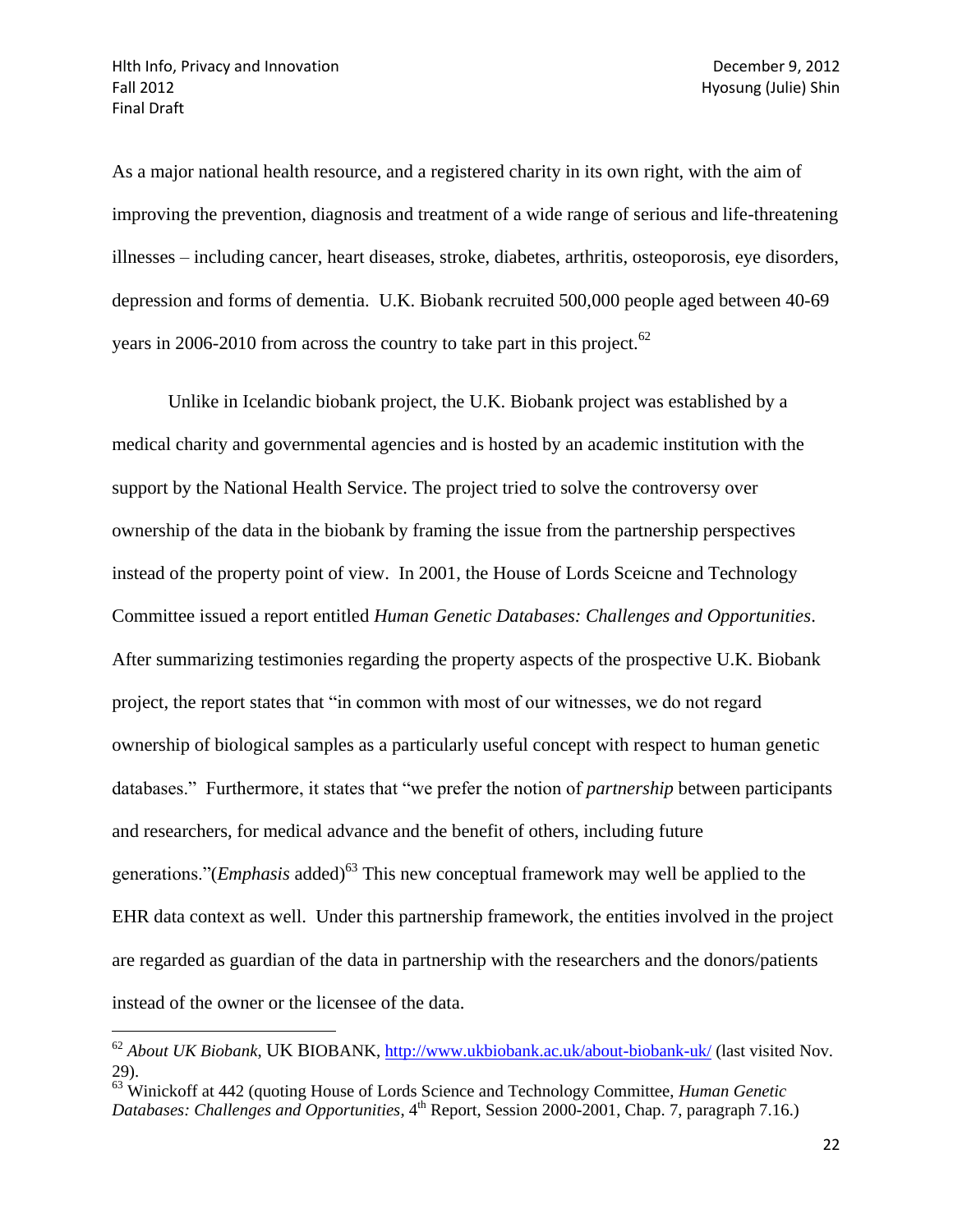The partnership model is useful in that its focus is how the resource of the database  $-i.e.,$ EHR data – should be managed rather than who owns and controls it. The U.K. Biobank further eliminated the room for unnecessary debates on the ownership of the data and property rights for the data in the database by choosing a nonprofit charity organization form as a managing entity. The U.K. Biobank functions as a "trusted intermediary," a "public authority" middleman, and an IRB all at the same time without the need to answer the theoretical questions on the ownership and control over the data. By involving private, academic and government entities from the planning stages, the U.K. Biobank carefully sorted out various interests of each entity and found the compromising position among them, and screened out the possible drawbacks early on in the project.

Notably, the project developed a public Ethics and Governance Framework (EFG) to set standards for the project, and to ensure that safeguards are in place for scientifically and ethically approved research. $^{64}$  It is noteworthy that the U.K. Biobank project tried to slow down the process of realizing the national database by taking various precautions. First, it elicited outside comments from various sources. For instance, the Ethics and Governance Framework went through a public consultation process. In addition, the project intentionally progressed over a period of time – i.e., 7 years -- instead of trying to create a mega database immediately. After years of preplanning, a pilot project started by recruiting up to three thousand patients for the

 $\overline{\phantom{a}}$ <sup>64</sup> *UK BIOBANK Ethics and Governance Framework: Summary of Comments on Version 1.0* (May 2004). [http://www.ukbiobank.ac.uk/wp-content/uploads/2011/07/EGF-consultation-](http://www.ukbiobank.ac.uk/wp-content/uploads/2011/07/EGF-consultation-2004.pdf?phpMyAdmin=trmKQlYdjjnQIgJ%2CfAzikMhEnx6)[2004.pdf?phpMyAdmin=trmKQlYdjjnQIgJ%2CfAzikMhEnx6](http://www.ukbiobank.ac.uk/wp-content/uploads/2011/07/EGF-consultation-2004.pdf?phpMyAdmin=trmKQlYdjjnQIgJ%2CfAzikMhEnx6) (last visited Nov. 29, 2012).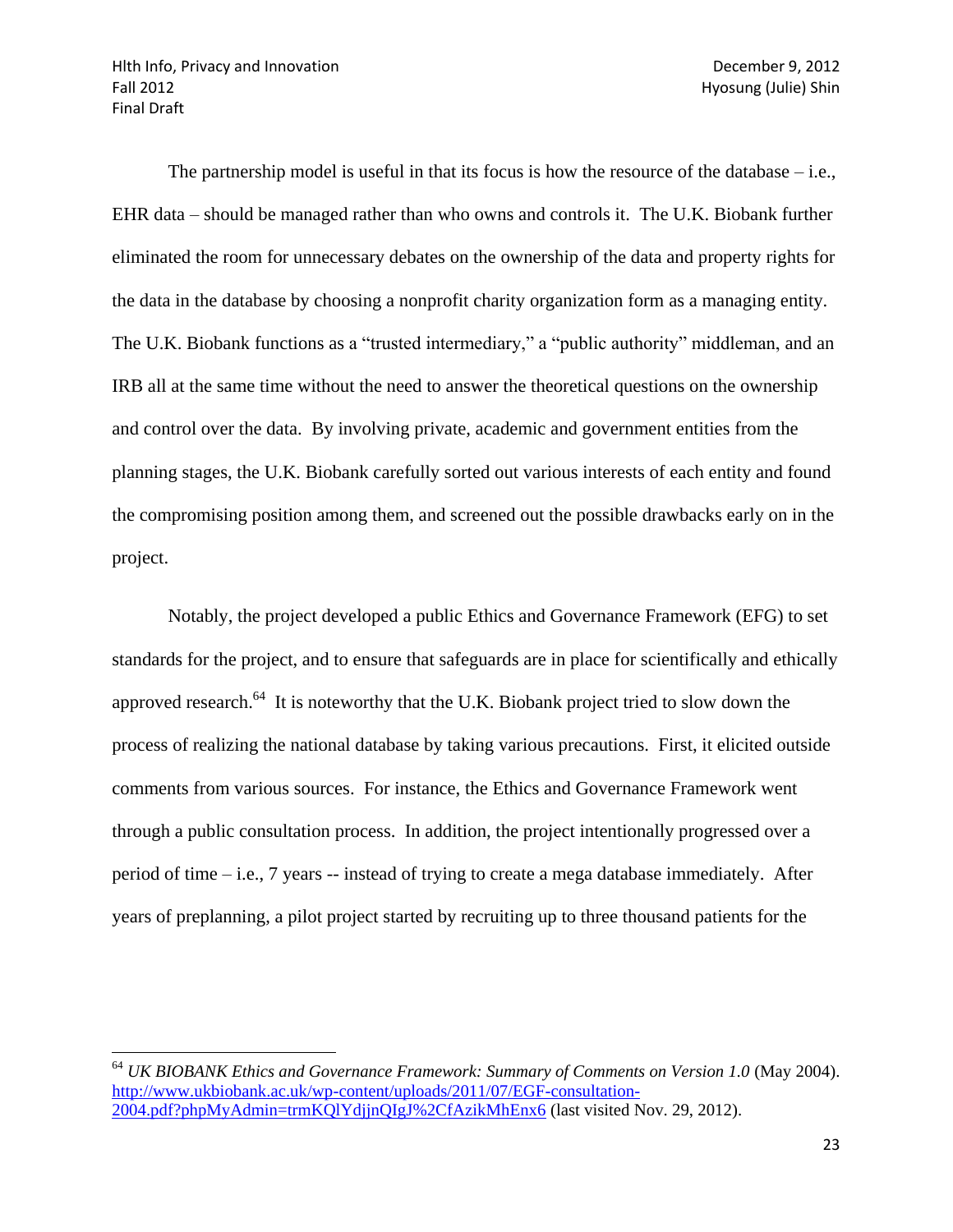$\overline{a}$ 

first stage of the study.<sup>65</sup> It was only after the success of the pilot project and gradual recruiting of half a million donors over years that the Biobank finally opened its doors to the researchers.<sup>66</sup>

The creation of the EHR database for the research use can benefited with the similar approach of the U.K. Biobank with careful preplanning for the project. Instead of burdening the already overworked government entities and IRBs, the U.S. can also create a non-profit organization where the private non-profit organizations, government entities and academic institutions participate as partners for the common purpose of creating an EHR database for the use of record-based research. As in the example of the U.K. Biobank, the U.S. EHR database for the research purpose can start from the small scale pilot project slowly and progress over time to a more extensive research resource. Creating such database for the research purpose is not without precedents in the U.S. since in 2003, seven disease organizations in this country created the Genetic Alliance BioBank, an initiative that collects, stores, and distributes biospecimens and clinical data to researchers studying certain diseases.<sup>67</sup>

Planning and starting a pilot project for EHR database for the record-based research will be relatively easier than those for the biobanks with the advent of various EHR databases that are already in place and more compliance with the meaningful use requirement for increased interoperability. The record-based research does not expose the patients to any physical or psychological testing in research, which often led some scholars to advocate for applying more

<sup>65</sup> UK Biobank vanguard project begins, Medical Research Council, <http://www.mrc.ac.uk/Newspublications/News/MRC002005> (last visited Nov. 29, 2012). <sup>66</sup> *UK Biobank Opens to Researchers*, BBC NEWS: HEALTH, Mar. 29, 2012, <http://www.bbc.co.uk/news/health-17553931> (last visited Nov. 29, 2012).

<sup>67</sup> Karen J. Maschke, *Biobanks: DNA and Research*, THE HASTINGS CENTER, <http://www.thehastingscenter.org/publications/briefingbook/detail.aspx?id=2154> (last visited Nov. 29, 2012)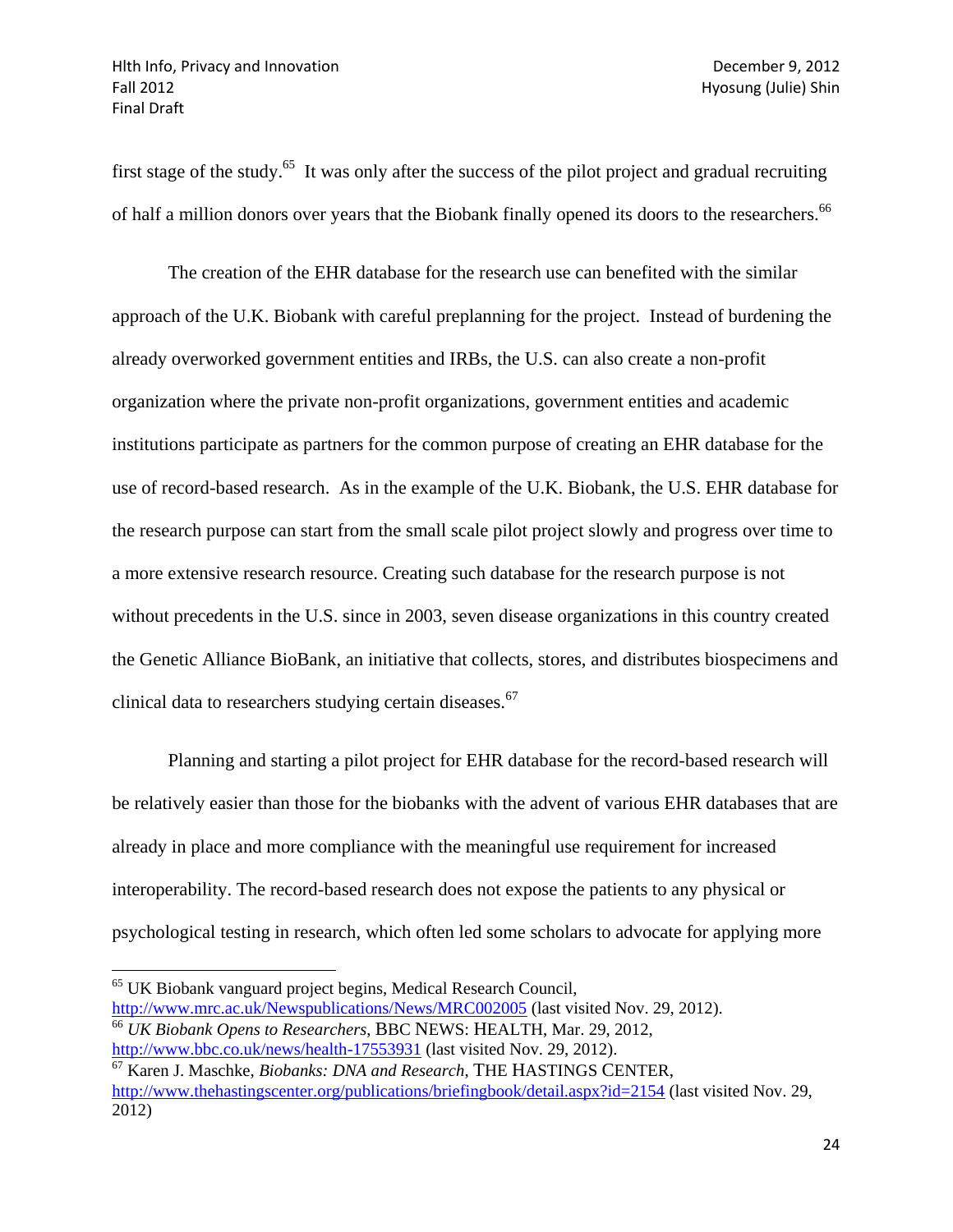lenient regulations for providing access to EHR data for the researchers who are conducting record-based researches.<sup>68</sup>

#### **VII. Conclusion**

Individual interests in protecting privacy often conflict with public need for promoting wide access to and usage of the individual health records. The answer for how to balance those two interests when conflicting cannot be drawn simply by defining who owns the individual protected health information. The theoretical discussions so far on who owns and controls the EHR data turned out to be futile. The article proposes the creation of an EHR database available for the record-based research purpose, based on the model of U.K. biobank project to ensure effective balancing between private interest in protecting individual privacy and public interest in promoting the beneficial use for the public. U.K. Biobank has already created and made available an online database of medical and lifestyle records from half a million middle-aged people in Britain. By incorporating some of the positive elements that led the U.K. Biobank project to success, the U.S. EHR database will be able to increase its own success in implementation of the protocol for creating the EHR database for the record-based research use. Many of the controversies  $-$  i.e., the scope and contents of the patient records to be made available to the researchers, the extent to which the patient's consent should be obtained, the scope of power of the entities/persons who are managing the database content, etc. – had been discussed and covered in the process of creating the U.K. Biobank. This article proposes that the private and public entities form a partnership to initiate a pilot project that starts with EHR data of a regional population to create a central database for the purpose of record-based research

<sup>68</sup> *See* Hoffman and Podgurski at 125.